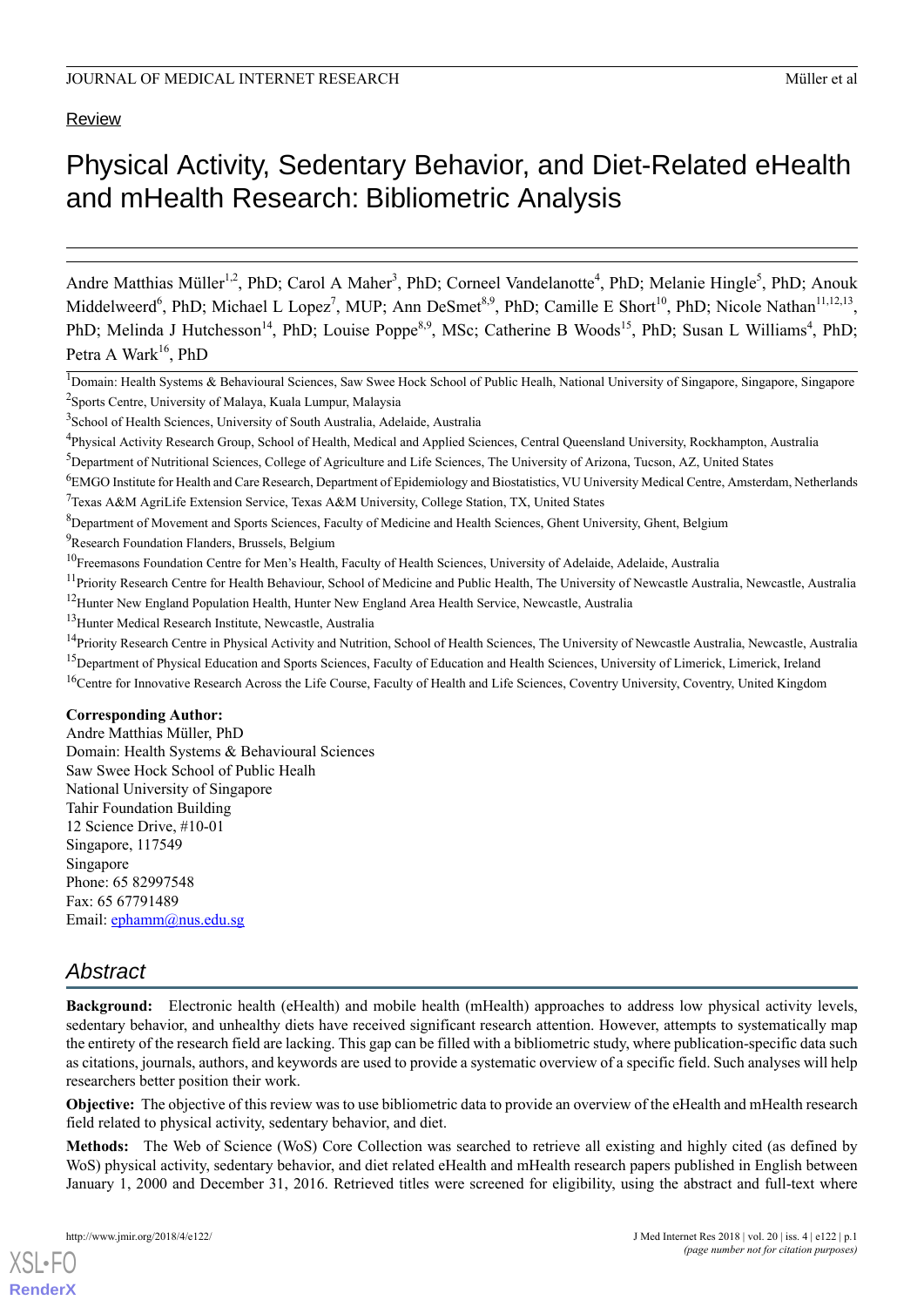needed. We described publication trends over time, which included journals, authors, and countries of eligible papers, as well as their keywords and subject categories. Citations of eligible papers were compared with those expected based on published data. Additionally, we described highly-cited papers of the field (ie, top ranked 1%).

**Results:** The search identified 4805 hits, of which 1712 (including 42 highly-cited papers) were included in the analyses. Publication output increased on an average of 26% per year since 2000, with 49.00% (839/1712) of papers being published between 2014 and 2016. Overall and throughout the years, eHealth and mHealth papers related to physical activity, sedentary behavior, and diet received more citations than expected compared with papers in the same WoS subject categories. The Journal of Medical Internet Research published most papers in the field (9.58%, 164/1712). Most papers originated from high-income countries (96.90%, 1659/1717), in particular the United States (48.83%, 836/1712). Most papers were trials and studied physical activity. Beginning in 2013, research on Generation 2 technologies (eg, smartphones, wearables) sharply increased, while research on Generation 1 (eg, text messages) technologies increased at a reduced pace. Reviews accounted for 20 of the 42 highly-cited papers (n=19 systematic reviews). Social media, smartphone apps, and wearable activity trackers used to encourage physical activity, less sedentary behavior, and/or healthy eating were the focus of 14 highly-cited papers.

**Conclusions:** This study highlighted the rapid growth of the eHealth and mHealth physical activity, sedentary behavior, and diet research field, emphasized the sizeable contribution of research from high-income countries, and pointed to the increased research interest in Generation 2 technologies. It is expected that the field will grow and diversify further and that reviews and research on most recent technologies will continue to strongly impact the field.

#### *(J Med Internet Res 2018;20(4):e122)* doi:*[10.2196/jmir.8954](http://dx.doi.org/10.2196/jmir.8954)*

#### **KEYWORDS**

science; telemedicine; exercise; health behavior; health resources; food; publications; movement; trends; Internet

## *Introduction*

Being regularly active, having a less sedentary lifestyle, and consuming a healthy diet has many benefits for physical health, mental health, and well-being [[1-](#page-13-0)[3](#page-13-1)]. This is widely known, and the World Health Organization, the United Nations as well as many governments are committed to promoting these health behaviors [\[4](#page-13-2)]. Despite this, many people are not sufficiently active, are too sedentary, and/or do not adhere to dietary recommendations [[5-](#page-13-3)[7](#page-13-4)]. The negative consequences of the high prevalence of unhealthy behaviors are enormous for the individual, health care systems, and economies [\[1](#page-13-0),[6,](#page-13-5)[8](#page-13-6)].

New technologies have been put forward as a cost-effective means to deliver behavioral health interventions and, as a result, prevent noncommunicable diseases (NCD) [\[9](#page-13-7)[-12](#page-13-8)]. This is conceivable considering that the availability and personal use of information and communication technologies has increased significantly over the last two decades. Currently, 95% of the world population is covered by a mobile-cellular network and 84% is covered by a mobile-broadband network [\[13](#page-13-9)]. Although the Internet is still only accessible to 47% of the world population, access to the World Wide Web and smartphone usage across the globe is continuing to increase rapidly [\[13](#page-13-9),[14\]](#page-13-10). As such, there has been a rise in electronic health (eHealth) and mobile health (mHealth) related research for physical activity, sedentary behavior, and diet [[10\]](#page-13-11).

Thus far, eHealth and mHealth research related to physical activity, sedentary behavior, and diet has been summarized in several studies that focused on use and effectiveness of different technologies such as mobile phone and/or SMS (short message service) text messaging [[15-](#page-13-12)[18](#page-13-13)], digital games [\[19](#page-13-14),[20\]](#page-13-15), the Internet [[21-](#page-13-16)[23\]](#page-14-0), smartphone and/or tablet applications [[24-](#page-14-1)[28\]](#page-14-2), social media [\[29\]](#page-14-3), gamification features [\[30](#page-14-4)], and fitness trackers [[31](#page-14-5)[,32](#page-14-6)]. Other reviews in the field focused on specific

 $XS$ -FO **[RenderX](http://www.renderx.com/)** populations such as children and adolescents [[33,](#page-14-7)[34](#page-14-8)], adults [[35\]](#page-14-9), older adults [\[36](#page-14-10)], overweight and obese adults [\[37](#page-14-11),[38\]](#page-14-12), cancer survivors [[39\]](#page-14-13), patients with cardiovascular disease [\[40\]](#page-14-14), and people residing in upper-middle, lower-middle, or low-income countries [\[41](#page-14-15)]. In addition, an international workshop addressed how eHealth and mHealth interventions should incorporate psychological theory and behavior change techniques in their design [[42\]](#page-15-0).

Although these studies summarized important aspects of the eHealth and mHealth research field related to physical activity, sedentary behavior, and diet, no attempt has been made to map out the entire field in a systematic manner. A bibliometric study uses publication-related information such as citations, journals, authors, and keywords to gain a bird's eye view of a field [[43\]](#page-15-1). Bibliometric studies that summarized the research landscape in various fields have generated valuable insights [\[43](#page-15-1)[-47](#page-15-2)] revealing the stage of maturity and growth of a research area, who and where the researchers are that drive the field, which journals are most prominent, and what kind of research is being conducted. This is especially useful in a relatively new research area such as eHealth and mHealth.

The purpose of this study is to examine the eHealth and mHealth research field related to physical activity, sedentary behavior and diet from its infancy until the end of 2016, and provide an overview of highly-cited papers which have considerably contributed to the maturation of the field. This will help researchers better position their work.

## *Methods*

#### **Search Strategy**

We opted for using the Web of Science (WoS) Core Collection (Clarivate Analytics, USA) because it provides many bibliometric indicators and includes literature from most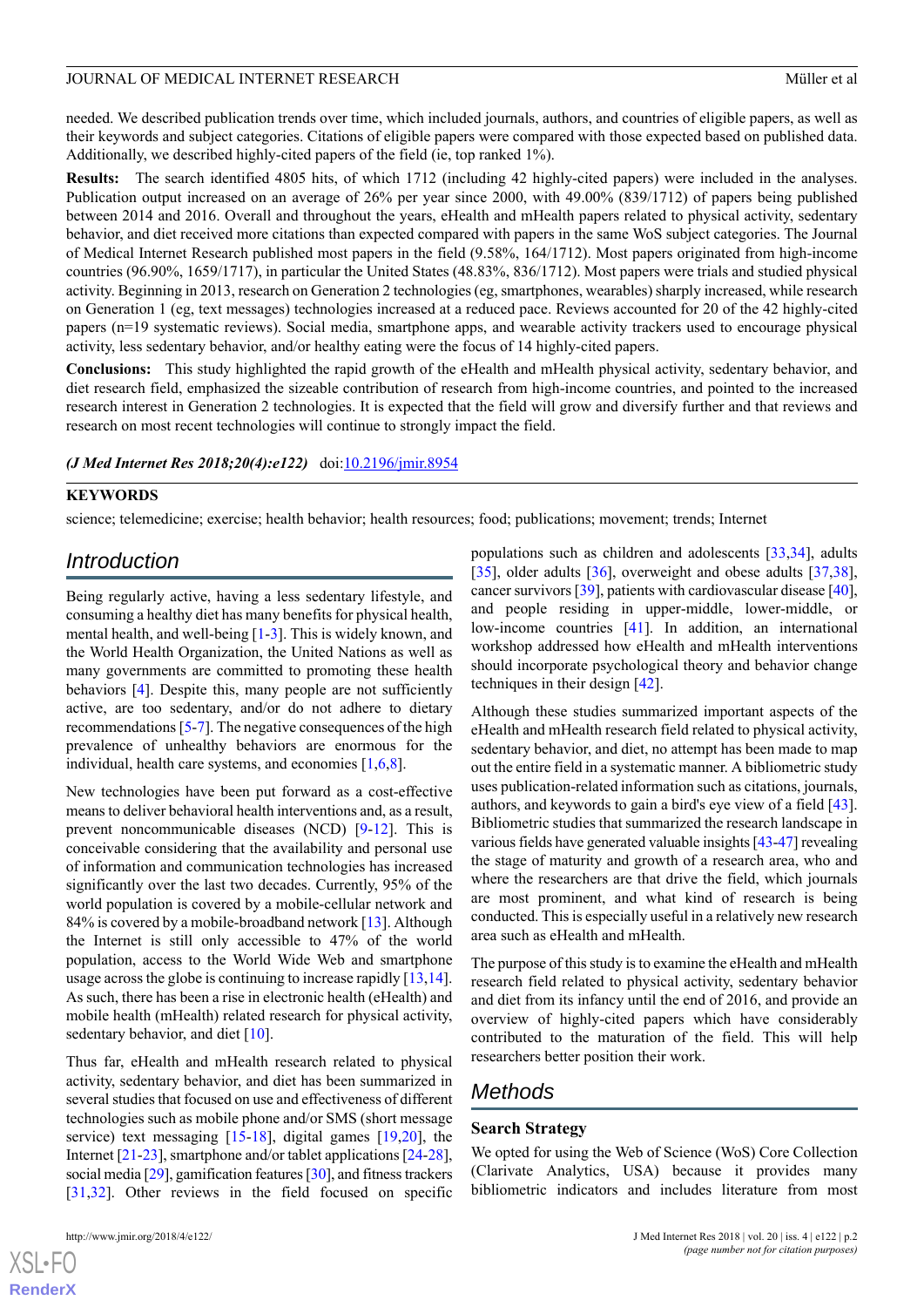disciplines. We developed a search strategy in an iterative manner starting from search terms used in published reviews and literature already known to us. We refined the search strategy by screening the titles of the most accessed papers listed at websites of journals that publish in the research field, and the titles of all publications of 6 researchers from different countries that are highly active in the field (see [Multimedia Appendix 1\)](#page-12-0).

The final search was conducted on April 26, 2017 to ensure all relevant papers that were published between January 1, 2000 and December 31, 2016 were registered in the WoS Core Collection. We used 146 search terms related to (1) physical activity, sedentary behavior, and diet and (2) use of technology (eg, smartphone, Web). Terms were combined with Boolean Operators ("OR" within the two search domains, "AND" between the two search domains). We restricted the search to publications in English and did not search for book chapters, conference proceedings, book citation indexes, and chemical indices (see [Multimedia Appendix 2](#page-12-1) for the full search strategy).

A second search using the same terms was conducted in which we only retrieved papers that WoS marked as "highly cited." WoS defines "highly cited" as being ranked within the top 1% compared with all other papers in terms of citation count in the same year and research field [\[48](#page-15-3)], suggesting highly-cited papers exert strong impact on the field.

The results of the two searches were exported to Microsoft Excel 2016 for screening.

#### **Screening of Search Results**

We included all journal papers on eHealth and mHealth research related to physical activity, sedentary behavior, and/or diet (including proxies, eg, weight management). They comprisedeHealth and mHealth intervention studies; papers on the components or characteristics of eHealth and mHealth (eg, use of theory in apps); papers on the relationship between technology use and the health behaviors, validation studies of consumer-based assessment tools (eg, Fitbit); and papers on the development of eHealth and mHealth interventions targeting physical activity, sedentary behavior, and/or diet. Reviews, protocols, editorials, commentaries, and original research papers were eligible to gain a comprehensive picture of the field. We excluded papers that were not related to the field (eg, biology papers); reported that technology was only used for data collection (eg, Web-based surveys) or the delivery of education without trying to change behavior (eg, nutrition science course); or were related to validation of research-grade assessment technologies (eg, ActiGraph accelerometers). The detailed screening guide is presented in [Multimedia Appendix 3](#page-12-2).

We had earlier piloted the screening procedure. Coauthors screened the same set of 20 papers (selected at random from preliminary searches) using a protocol that described the inclusion and exclusion criteria and a tutorial video. The video introduced the overall concept of a bibliometric study compared with a systematic review and detailed the inclusion and exclusion criteria with examples to illustrate how they should be applied [[49](#page-15-4)]. Coauthors indicated whether they would include or exclude a paper or were unsure, while consulting the video, abstract, and full-text upon demand.

Seven trained coauthors (AMM, CAM, CV, MH, MLL, ADS, and PAW) each received a unique set of papers for title screening with optional screening of the abstract and full-text. As in the pilot phase, they chose "include," "exclude," or the option "unsure." Papers marked as unsure were screened by four of the authors (AMM, CAM, CV, and PAW) and discussed until consensus was reached.

#### **Bibliometric Analysis**

We computed the (compound) growth rate of publications over time. This was done by raising the ratio of the number of publications in 2016 over those in 2000 to the power of 1/16, after which we subtracted one and multiplied by 100:

growth rate = 
$$
\left( \left( \frac{N \text{ publications in } 2016}{N \text{ publications in } 2000} \right)^{1/16} - 1 \right) * 100
$$

We calculated the citation rate by dividing the number of citations per publication by the time since publication until December 2016, and expressed this per year. The citation rate does not depend on time since publication and is therefore a more precise measure of a paper's research impact than raw citation counts [[50](#page-15-5)[,51](#page-15-6)]. Because citation counts and citation rates are usually not normally distributed [\[47](#page-15-2),[52\]](#page-15-7), we reported medians and interquartile ranges when studying their distributions.

Citation trends for physical activity, sedentary behavior, and diet related eHealth and mHealth research were studied between 2007 and 2016 because our analyses made use of published citation rates [[53\]](#page-15-8) that are only available over the most recent 10 years. We normalized the citation data for eligible papers by considering the WoS subject category and year in which a paper was published in two ways. First, we assessed the number of papers that occurred within each combination of WoS subject category and publication year among the papers included in our analysis. For each combination of WoS subject category and publication year separately, we multiplied the number of papers by the citation rate derived from the InCites Essential Science Indicator database on June 14, 2017 [[53\]](#page-15-8) to obtain the expected number of citations. After summing across WoS subject category, we obtained the total number of expected versus observed citations per year. Second, we compared the number of citations in each year and WoS subject category to corresponding published citation thresholds [\[53](#page-15-8)]. This yielded annual percentile scores that indicate the fraction of physical activity, sedentary behavior, and diet related eHealth and mHealth research articles within the top 10%, 20%, and 50% of all articles from the WoS subject categories represented by eligible papers in our search.

We explored the journals and authors who published most papers on eHealth and mHealth related to physical activity, sedentary behavior, and diet, along with the publication output of countries. We used WoS subject categories to count subject fields of papers. For the author analysis, we calculated 2 metrics using data within our dataset only: The *h*-index is the number of eligible papers of an author that were cited at least *h* times each (eg, an author with an *h*-index of 17 has at least 17 papers that were cited at least 17 times each) [\[54](#page-15-9)]. The *g*-index is the unique largest number of top cited eligible papers of an author

```
XSL•FO
RenderX
```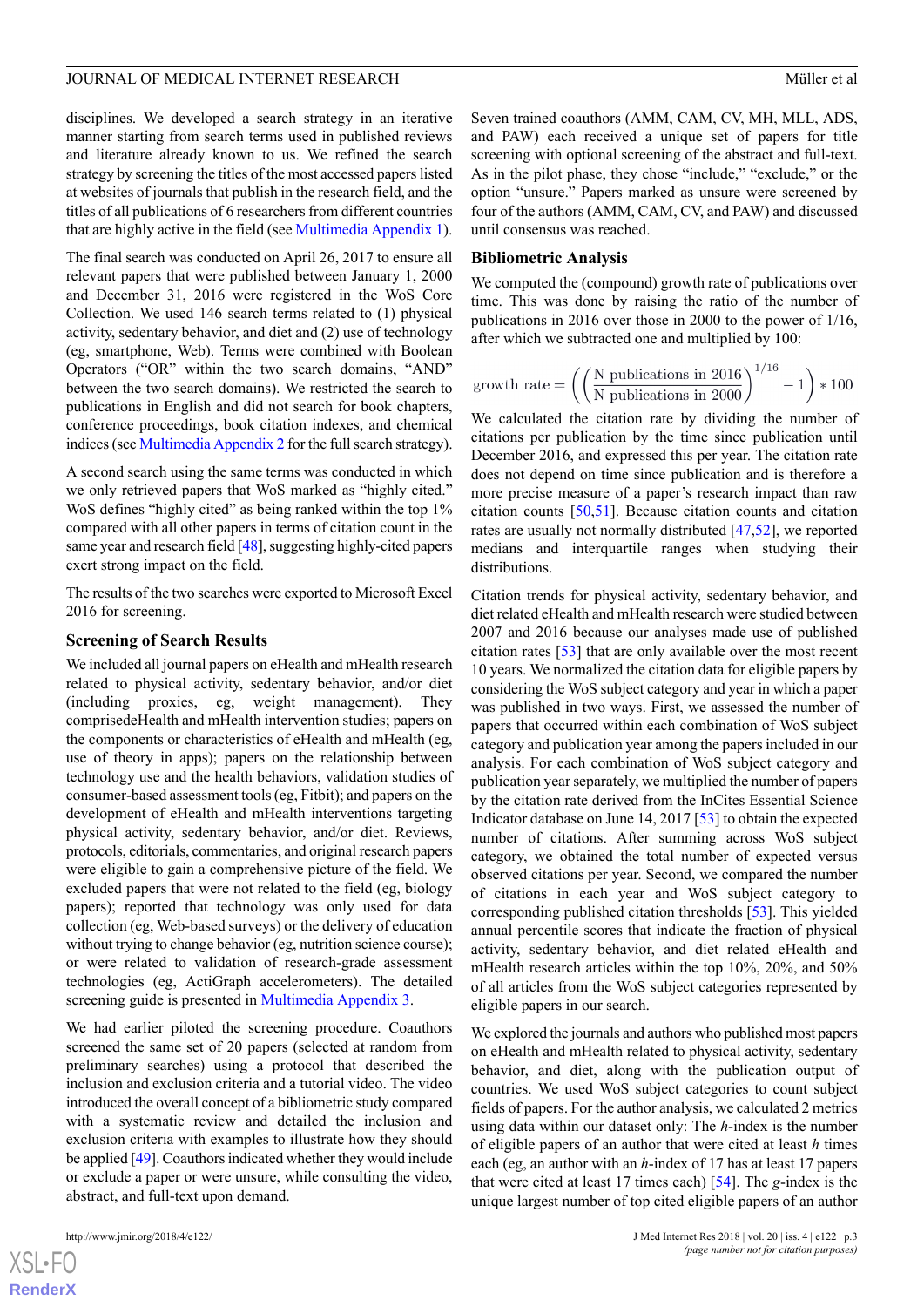that together received at least  $g^2$  citations (eg, the 17 top cited articles of an author with a *g*-index of 17 have at least 289 citations jointly) [[55\]](#page-15-10). Countries were classified based on income as defined by the World Bank in 2017 [[56\]](#page-15-11).

To analyze the content of our dataset in more detail, we classified eligible papers into categories representing the studied exposure, technology, study population, setting, and methodology used. We did so by searching the title words and keywords identified by the author or by WoS editorial staff for occurrences of relevant terms. We defined the classification search terms using the agreed literature search strategy and the identified keywords in the eligible papers as starting point. The titles and keywords of the papers classified into each category were then double-checked by hand, as were those of all papers that were not classified into any or only a single category. This resulted in a refinement of the classification terms. This process was repeated until no inconsistencies were found. Using the final categorization reported in [Multimedia Appendix 4](#page-12-3), papers related to the Internet, (mobile) phone, SMS text messages, telehealth, and personal digital assistants were then classified as *Generation 1*, whereas papers on apps, wearable trackers, exergames, and social media were classified as *Generation 2*. Papers including both technologies were classified into *Generation 2*.

<span id="page-3-0"></span>For the highly-cited papers, we also analyzed the papers based on their core content. These analyses were conducted independently by 2 coauthors (AMM and AM). They agreed on the descriptions of the paper's core content by also using NVivo 11 (QRS International Pty Ltd, Doncaster, Australia).

We conducted descriptive analyses using Microsoft Excel version 2016 and the Bibliometrix package version 1.7 [[57\]](#page-15-12) for R version 3.3.3 (Vienna, Austria) [\[58](#page-15-13)]. We used Stata/SE version 14.2 (College Station, TX, USA) for keyword analysis.

## *Results*

## **Results of the Search**

[Figure 1](#page-3-0) displays the flow of the search and screening procedure. The search resulted in 4805 hits. Of these, 336 were duplicates or conference contributions. Their exclusion led to 4469 papers to be screened. A total of 1712 papers were included in the final bibliometric analysis [\(Multimedia Appendix 5](#page-12-4)), 42 of which were highly cited.

### **Overall Trend**

The number of papers on eHealth and mHealth related to physical activity, sedentary behavior, and diet increased steeply over the 17-year period (mean increase: 26% per annum). The period between 2014 and 2016 accounted for 49.00% (839/1712) of all papers ([Figure 2](#page-4-0)).

The 1712 papers received 31,505 citations (median 7 per paper; interquartile range 18.5). Of the 1712 papers, 266 were not cited (15.54%), while 715 (41.67%) received 1 to 9 citations, 692 received 10 to 99 citations (40.42%), and 39 received 100 or more citations (2.28%). Overall, each paper received a median number of 2.0 citations per year (interquartile range 4.0).

**Figure 1.** Screening flowchart.

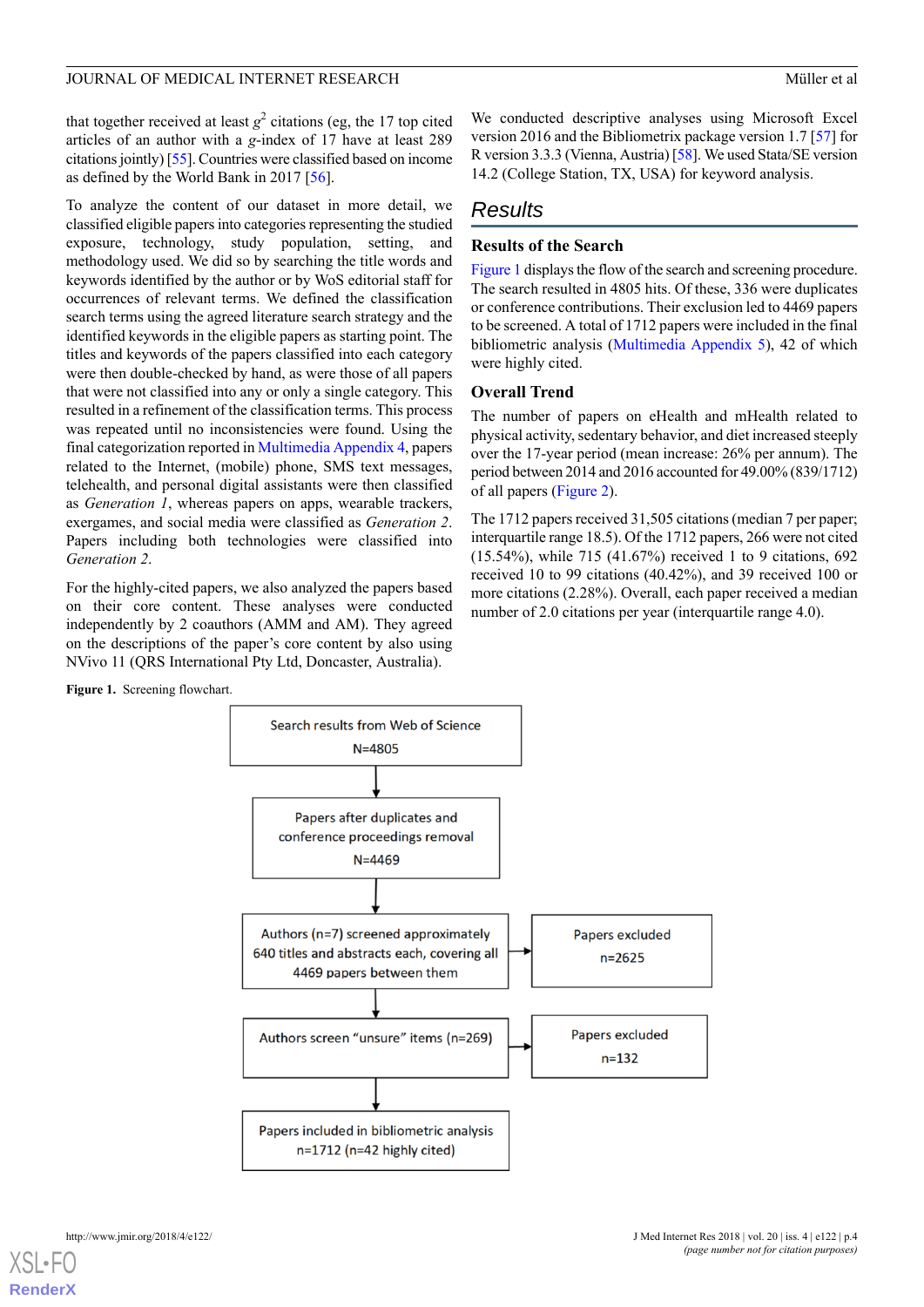<span id="page-4-0"></span>**Figure 2.** Publication output over time.



Compared with all papers from the same WoS subject categories, the absolute number of citations was higher than expected for included papers (see [Multimedia Appendix 6](#page-12-5) for the WoS subject categories of included papers) in all studied years (ie, between 2007 and 2016; results not shown). However, the ratio of the expected to observed citations declined from 2.6 (95% CI: 2.5-2.7) in 2007 to 1.8 (95% CI: 1.6-2.0) in 2016. Half of the eHealth and mHealth papers related to physical activity, sedentary behavior, and diet remained in the top 50% cited papers across same WoS subject categories. However, the proportion of papers in the top 20% declined from 0.6 to 0.3 between 2007 and 2016 ([Figure 3](#page-5-0)).

#### **Journals and Their Subject Categories**

Overall, the papers were published by 471 different journals. As [Table 1](#page-6-0) shows, the *Journal of Medical Internet Research* published the most papers (9.58%, 164/1712 papers) followed by *BMC Public Health* (4.15%, 71/1712) and the *Games for Health Journal* (3.27%, 56/1712). The *Journal of Medical Internet Research* was also the highest cited journal and accounted for 13.48% of all citations in the field (n=4247 citations of 31,505 over the 17-year period). The *American Journal of Preventive Medicine* (9.37%, 2951/31,505) and

[XSL](http://www.w3.org/Style/XSL)•FO **[RenderX](http://www.renderx.com/)**

*Annals of Behavioral Medicine* (4.64%, 1461/31,505) received the second and third highest number of citations, respectively.

In WoS, papers can be assigned to multiple subject categories. The papers included in this study were assigned to a total of 2797 WoS subject categories, of which 104 subject categories were unique. [Table 2](#page-6-1) shows the breakdown of subject categories present in the dataset, with only the top 10 categories shown. Throughout the years, the number of papers in journals from most fields gradually increased. However, the number of papers published in rehabilitation, health care science & services, health policy & services, as well as in medical informatics journals, increased more markedly from 2012. The number of papers published in psychology journals doubled between 2015 and 2016 (see [Multimedia Appendix 6\)](#page-12-5).

#### *Authors*

In total, 5654 authors contributed to the 1712 papers (median number of authors per paper 5, interquartile range 4). The top 10 authors [\(Table 3](#page-7-0)) contributed to 298 papers (17.41% of all papers). Vandelanotte C contributed to most papers (n=43) followed by Brug J ( $n=34$ ), De Bourdeaudhuij I ( $n=31$ ), and Oenema A (n=31). Vandelanotte C and Marcus B were in the top 10 of all characteristics listed in [Table 3](#page-7-0), and Brug J in all but first authorship papers.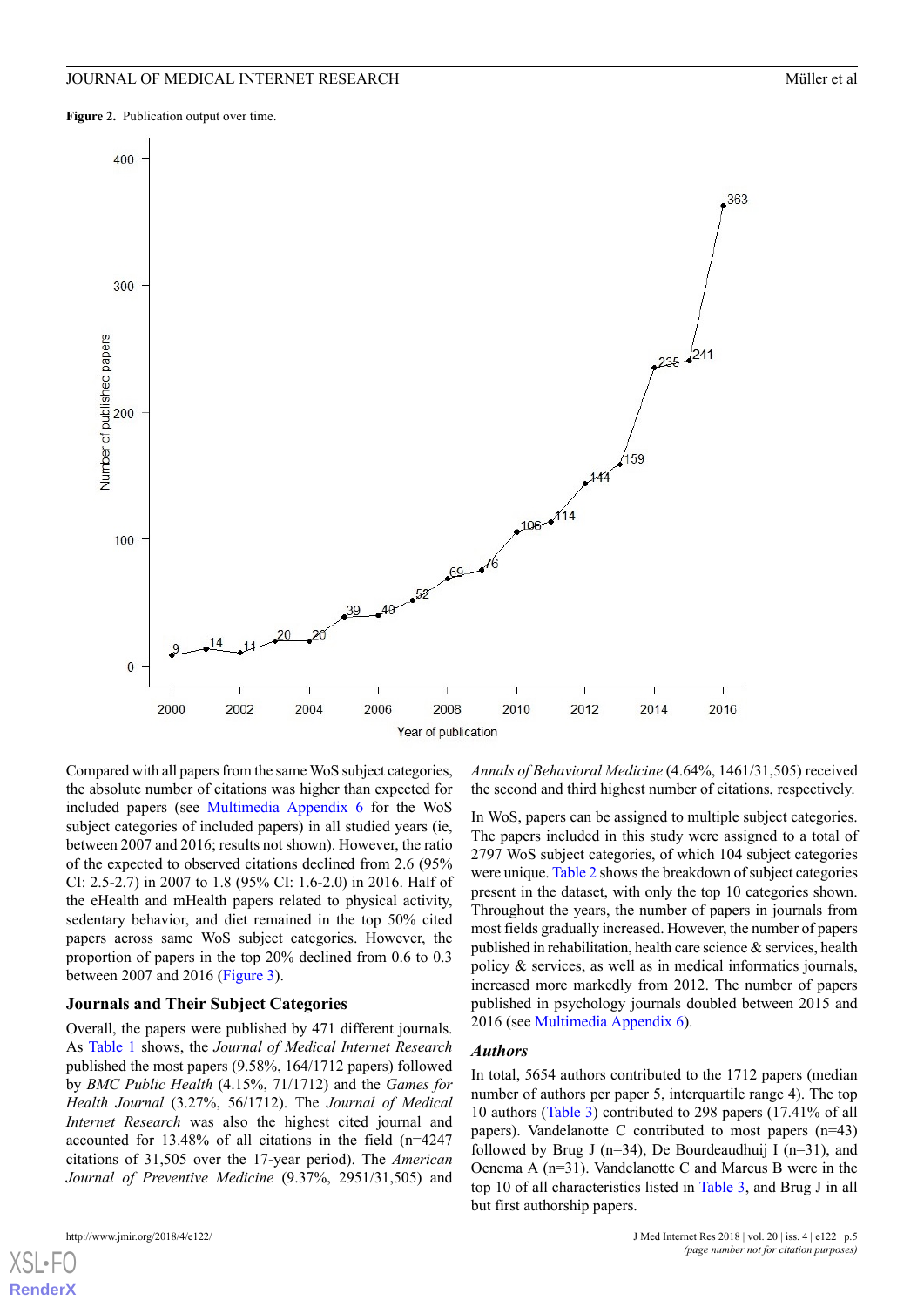<span id="page-5-0"></span>**Figure 3.** Distribution of physical activity, sedentary behavior, and diet related electronic health (ehealth) and mobile health (mHealth) research papers that were in the top 10%, 20%, 50%, and 100% cited among all papers from the same Web of Science (WoS) subject categories by year of publication.



### *Countries*

As the country of the corresponding author usually indicates where the research originated, we could also analyze the origin of the research that was published in the field. Corresponding authors were from 46 countries (see [Multimedia Appendix 7\)](#page-12-6). Most papers were published by authors from the United States (n=836, 48.83% of all published papers) followed by authors from Australia (n=195, 11.39%) and the Netherlands (n=125, 7.30%). Overall, 96.90% (n=1659) of all papers published were authored by researchers from high-income countries. Of the remaining 53 papers, 45 were published by authors from 9 upper-middle income countries: China (n=21), Malaysia (n=7), Iran (n=4), Brazil (n=3), Turkey (n=3), Thailand (n=2), Lebanon  $(n=2)$ , Romania  $(n=2)$ , and Mexico  $(n=1)$ . Papers published by authors from lower-middle income countries accounted for only 0.005% of all papers and came from India (n=4), Pakistan (n=1), Nigeria (n=1), Egypt (n=1), and the Philippines (n=1). Similar

patterns appeared when considering coauthorship or first authors instead of corresponding authors (data not shown).

#### *Keywords*

Authors specified a total of 2448 different keywords across papers. After also adding the keywords specified by WoS editors, this resulted in 4283 unique keywords. The number of keywords per paper varied widely (median 12, interquartile range 6). A total of 43 papers lacked specification of any keywords. The keywords that were most used reflected the exposure (eg, "physical-activity"), the general topic (ie, "health"), the study design (eg, "randomized controlled-trial"), or the population (eg, "adults"). Several of the keywords, including commonly used ones, were uninformative by themselves (eg, "risk," "program"). We were able to use the keywords in combination with title words to classify the content of the paper into categories.



**[RenderX](http://www.renderx.com/)**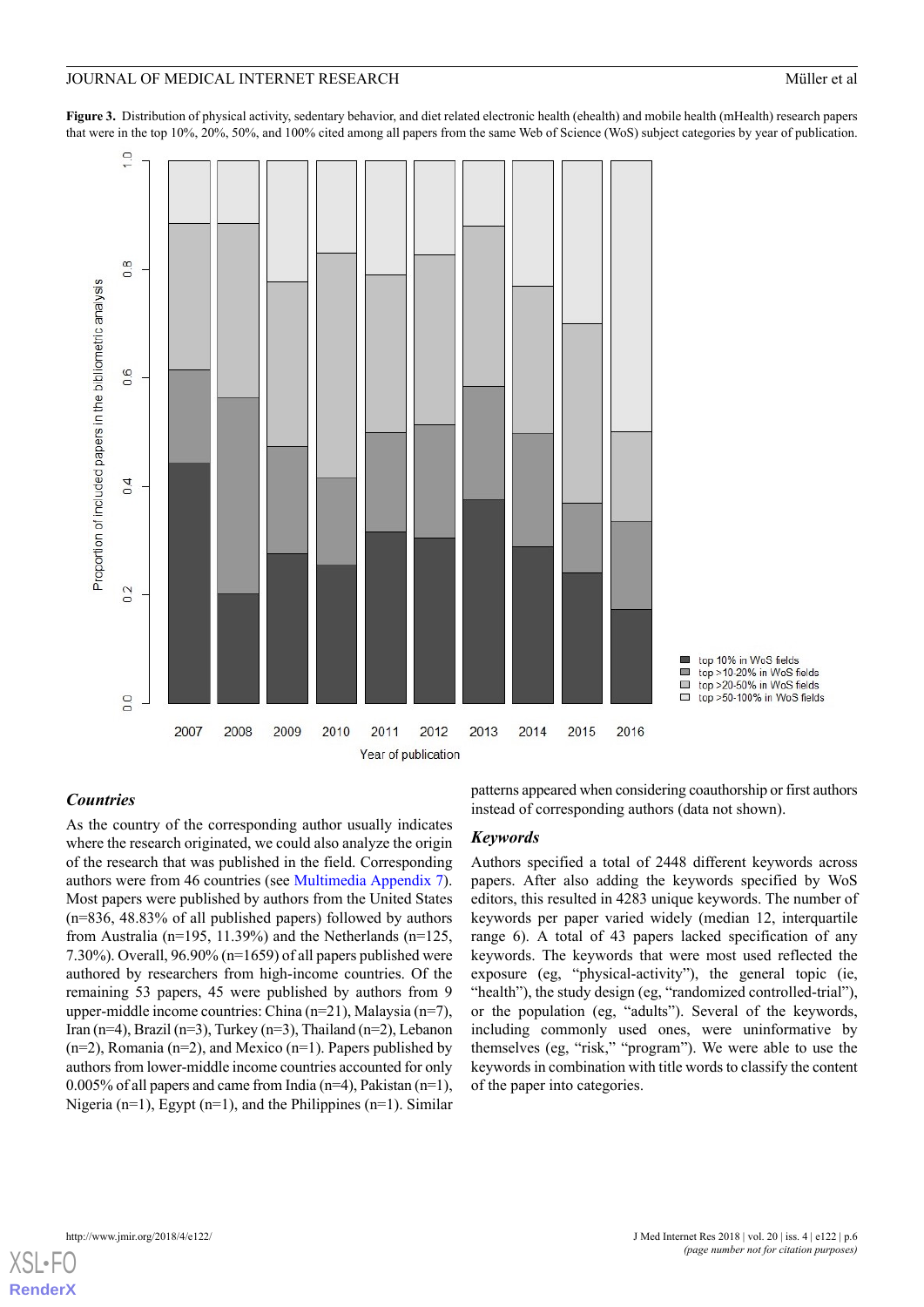## JOURNAL OF MEDICAL INTERNET RESEARCH Müller et al

<span id="page-6-0"></span>**Table 1.** Journals publishing most papers in physical activity, sedentary behavior, and diet electronic- and mobile health (eHealth and mHealth) research (top 20).

| Journals                                                               | Rank based on Papers<br>total output | published<br>$(N=1712)$ ,<br>$n$ (%) | Rank based on<br>total citations<br>received from<br>any journal | Citation count<br>$(N=31,505)$ ,<br>$n$ (%) | Impact<br>factor<br>$2016^a$ | 5-year<br>impact<br>factor <sup>a</sup> |
|------------------------------------------------------------------------|--------------------------------------|--------------------------------------|------------------------------------------------------------------|---------------------------------------------|------------------------------|-----------------------------------------|
| Journal of Medical Internet Research                                   | 1                                    | 164(9.58)                            | $\mathbf{1}$                                                     | 4247 (13.48)                                | 5.175                        | 5.835                                   |
| <b>BMC Public Health</b>                                               | 2                                    | 71(4.15)                             | 7                                                                | 640(2.03)                                   | 2.265                        | 2.814                                   |
| Games for Health Journal                                               | 3                                    | 56 (3.27)                            | 21                                                               | 307(0.97)                                   | 2.019                        | 2.242                                   |
| JMIR mHealth uHealth                                                   | 4                                    | 50(2.92)                             | 26                                                               | 240(0.76)                                   | 4.636                        | 4.463                                   |
| American Journal of Preventive Medicine                                | 5                                    | 40(2.34)                             | 2                                                                | 2951 (9.37)                                 | 4.020                        | 5.412                                   |
| International Journal of Behavioral Nutrition and Physical<br>Activity | 6                                    | 38 (2.22)                            | 8                                                                | 529(1.68)                                   | 4.396                        | 5.813                                   |
| Journal of Nutrition Education and Behavior                            | 6                                    | 38(2.22)                             | 10                                                               | 597 (1.89)                                  | 2.491                        | 2.439                                   |
| Preventive Medicine                                                    | 8                                    | 29(1.69)                             | 4                                                                | 1038 (3.29)                                 | 3.434                        | 3.703                                   |
| Journal of Physical Activity and Health                                | 9                                    | 27(1.58)                             | 36                                                               | 176(0.56)                                   | 1.946                        | 2.400                                   |
| Obesity                                                                | 10                                   | 25(1.46)                             | 5                                                                | 1032(3.28)                                  | 3.873                        | 4.358                                   |
| <b>Health Education Research</b>                                       | 10                                   | 25(1.46)                             | 6                                                                | 781 (2.48)                                  | 1.816                        | 2.183                                   |
| PLoS One                                                               | 12                                   | 24(1.40)                             | 28                                                               | 238(0.76)                                   | 2.806                        | 3.394                                   |
| Telemedicine Journal and E-Health                                      | 12                                   | 24(1.40)                             | 37                                                               | 174(0.55)                                   | 2.031                        | 2.141                                   |
| Annals of Behavioral Medicine                                          | 14                                   | 23(1.34)                             | 3                                                                | 1461 (4.64)                                 | 2.976                        | 4.508                                   |
| Computers in Human Behavior                                            | 14                                   | 23(1.34)                             | 46                                                               | 121(0.38)                                   | 3.435                        | 4.252                                   |
| Journal of Telemedicine and Telecare                                   | 14                                   | 23(1.34)                             | 17                                                               | 372(1.18)                                   | 2.008                        | 2.371                                   |
| <b>JMIR Research Protocols</b>                                         | 14                                   | 23(1.34)                             | 68                                                               | 79 (0.25)                                   | N/A                          | N/A                                     |
| <b>Patient Education Counseling</b>                                    | 18                                   | 21(1.23)                             | 16                                                               | 374(1.19)                                   | 2.429                        | 3.042                                   |
| Translational Behavioral Medicine                                      | 19                                   | 19(1.11)                             | 33                                                               | 221(0.70)                                   | 2.989                        | 2.883                                   |
| American Journal of Health Promotion                                   | 20                                   | 17(0.99)                             | 18                                                               | 361(1.15)                                   | 2.586                        | 2.280                                   |

<span id="page-6-1"></span><sup>a</sup>Obtained from InCites Journal Citation Reports (Clarivate Analytics).

**Table 2.** Number of papers published in journals within the top 10 leading Web of Science (WoS) subject categories. Each paper can be assigned to multiple WoS subject categories (according to the categories specified at journal level).

| WoS subject category                        | Different journals within WoS subject | Papers in journals within WoS subject |  |
|---------------------------------------------|---------------------------------------|---------------------------------------|--|
|                                             | category, n                           | category (N=2797), $n$ (%)            |  |
| Public, environmental & occupational health | 70                                    | 457 (16.34)                           |  |
| Health care sciences $&$ services           | 32                                    | 346 (12.37)                           |  |
| Nutrition & dietetics                       | 46                                    | 247(8.83)                             |  |
| Psychology                                  | 53                                    | 217(7.76)                             |  |
| Medical informatics                         | 19                                    | 214(7.65)                             |  |
| Medicine                                    | 30                                    | 145(5.18)                             |  |
| Education & education research              | 8                                     | 103(3.68)                             |  |
| Endocrinology $&$ metabolism                | 30                                    | 96 (3.43)                             |  |
| Rehabilitation                              | 28                                    | 94 (3.36)                             |  |
| Health policy & services                    | 12                                    | 78 (2.79)                             |  |

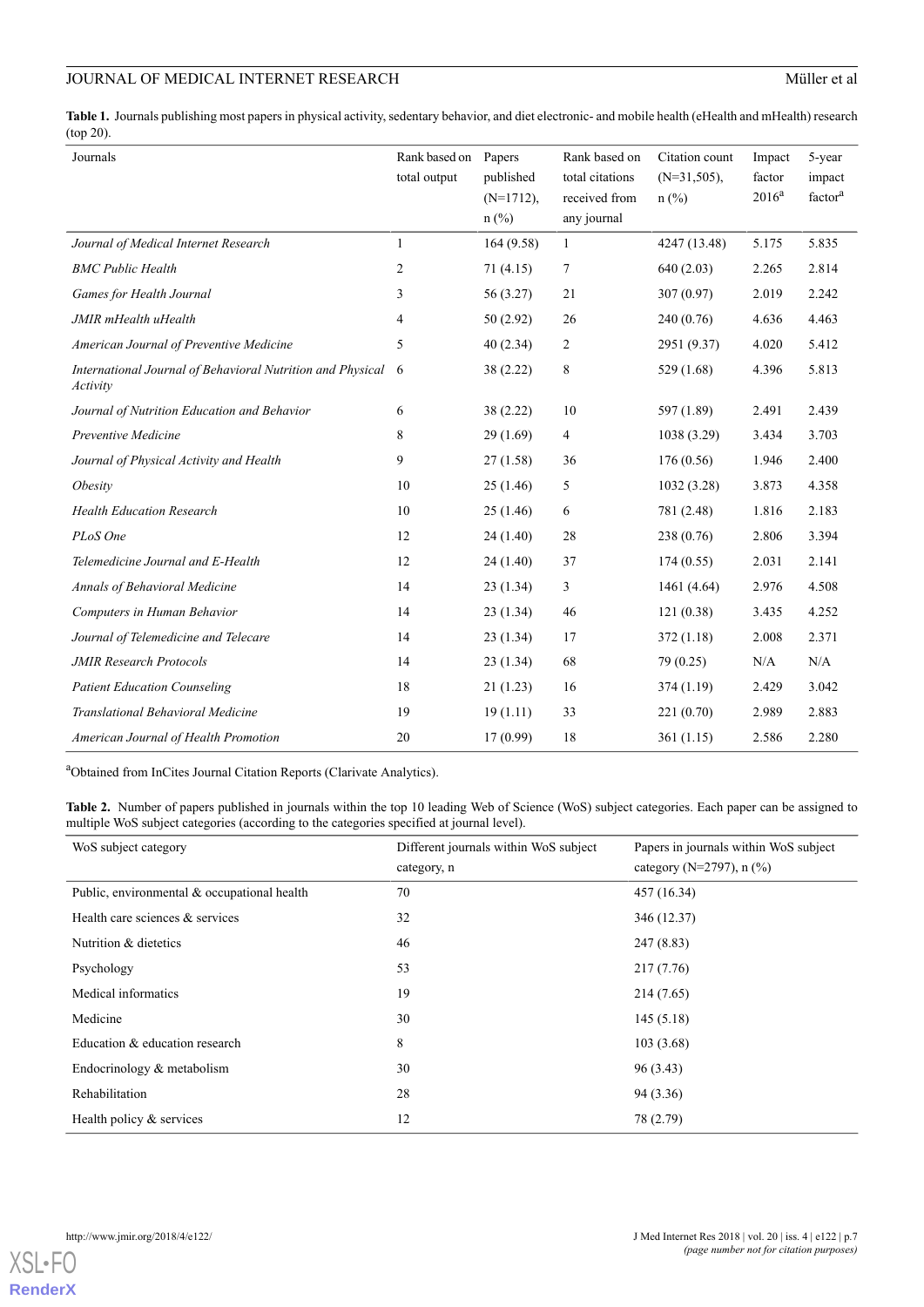#### JOURNAL OF MEDICAL INTERNET RESEARCH MÜHERER AND MÜHERER AND MÜHERER AND MÜHERER A

<span id="page-7-0"></span>

| Table 3. Top 10 most published authors in electronic health (eHealth) and mobile health (mHealth) physical activity, sedentary behavior, and diet |  |  |  |  |  |
|---------------------------------------------------------------------------------------------------------------------------------------------------|--|--|--|--|--|
| related research in either number of papers, first authored papers, citations, $h$ -or $g$ -index.                                                |  |  |  |  |  |

| Author             | All papers, n (rank) | First authored papers, n (rank) | Citations, n (rank) | $h$ -index <sup>a</sup> (rank) | $g$ -index <sup>a</sup> (rank) |
|--------------------|----------------------|---------------------------------|---------------------|--------------------------------|--------------------------------|
| Vandelanotte C     | 43(1)                | 13(1)                           | 1379(3)             | 17(2.5)                        | 37(1)                          |
| Brug J             | 34(2)                | 2(180)                          | 1666(1)             | 19(1)                          | 34(2)                          |
| Oenema A           | 31(3.5)              | 3(71)                           | 980(5)              | 12(9)                          | 31(3)                          |
| De Bourdeaudhuij I | 31(3.5)              | 2(180)                          | 788 (9)             | 16(4.5)                        | 28(5)                          |
| Marcus B           | 29(5.5)              | 7(4)                            | 1089(4)             | 16(4.5)                        | 29(4)                          |
| De Vries H         | 29(5.5)              | 1(764.5)                        | 404(31)             | 11(13)                         | 19(12.5)                       |
| Thompson D         | 27(7)                | 10(2)                           | 696 (13)            | 11(13)                         | 26(6)                          |
| Collins C          | 25(8.5)              | 4(30)                           | 618(17)             | 11(13)                         | 24(7.5)                        |
| Maddison R         | 25(8.5)              | 5(15)                           | 404(31)             | 10(18.5)                       | 19(12.5)                       |
| Morgan P           | 24(10)               | 3(71)                           | 669 (15)            | 13(7)                          | 24(7.5)                        |
| Tate D             | 23(11)               | 3(71)                           | 1512(2)             | 17(2.5)                        | 23(9)                          |
| Eakin E            | 21(13.5)             | 7(4)                            | 869(7)              | 13(7)                          | 21(10.5)                       |
| Baranowski T       | 21(13.5)             | 6(8)                            | 748 (10)            | 11(13)                         | 21(10.5)                       |
| Owen N             | 15(22.5)             | 0(1677.5)                       | 955(6)              | 13(7)                          | 15(21.5)                       |

<sup>a</sup>Within our dataset only.

We classified 888 (51.87%) papers as studying *Generation 1* technologies and 742 (43.34%) papers as studying *Generation 2* technologies, with 82 (4.79%) papers being still unclassified. Before 2014, studies on *Generation 1* technologies were most common. From 2014 onwards, studies on *Generation 2* technologies were most common; their number steeply increased between 2013 and 2016. Within this period, the number of studies on *Generation 1* technologies increased less markedly ([Figure 4\)](#page-8-0). Vandelanotte C was the most common first author of papers on *Generation 1* technologies (n=11), followed by Harvey-Berino J (n=6). Gao Z was the most common first author of papers on *Generation 2* technologies (n=7), followed by Baranowski T (n=6).

[Table 4](#page-9-0) summaries the frequency of key study characteristics of the included papers. Physical activity was the health behavior most commonly targeted, followed by articles on weight and diet. Most studies targeted children or adolescents, while fewer focused on men and older adults. Multimedia and computer-based technologies (other than mobile apps) were most commonly studied, followed by studies focused on gamification or games, wearable technology or self-monitoring, or mobile apps or smartphones. Most studies were experimental trials, followed by reviews and/or meta-analyses. Few studies made use of creative or mixed methods.

### *Highly-Cited Papers*

A table with all highly-cited papers can be found in [Multimedia](#page-12-7) [Appendix 8](#page-12-7).

The 42 highly-cited papers received a total of 4883 citations (median 91, interquartile range 170) and were published between

2006 and 2016 across 19 journals. The *American Journal of Preventive Medicine* (n=13) and the *Journal of Medical Internet Research* (n=6) published most highly-cited papers. Corresponding authors were from nine countries, with US-based authors being the most common (n=20), followed by authors from Australia (n=8) and the United Kingdom (n=5). Overall, 226 authors contributed to the 42 highly-cited papers (mean 5.2 authors per paper) with Vandelanotte C  $(n=5)$  and Brug J  $(n=4)$ contributing to most highly-cited papers.

A systematic review and meta-analysis that reported on the link between intervention characteristics and intervention effectiveness on health behaviors (including physical activity and diet) in Internet interventions had the highest citation rate (79.5 citations per year) [[59\]](#page-15-14). The authors included 85 studies and found that more extensive use of theory, a higher number of behavior change techniques and additional modes of communication (especially, text messages) were associated with larger effect sizes.

Of the 42 highly-cited papers, 20 were reviews of the literature, of which 19 used a systematic review approach, (4 of which also conducted a meta-analysis). A total of 13 papers reported data from primary studies and most of these were experimental trials such as randomized controlled trials (n=10); 8 studies reported content analyses of various smartphone apps, and 1 study introduced an eHealth and mHealth intervention development methodology. In terms of the technology used, 14 of the highly-cited papers studied *Generation 2* technologies, the majority of which related to social media, apps, or trackers (n=11). Most of the highly-cited papers were published in 2013 or later.

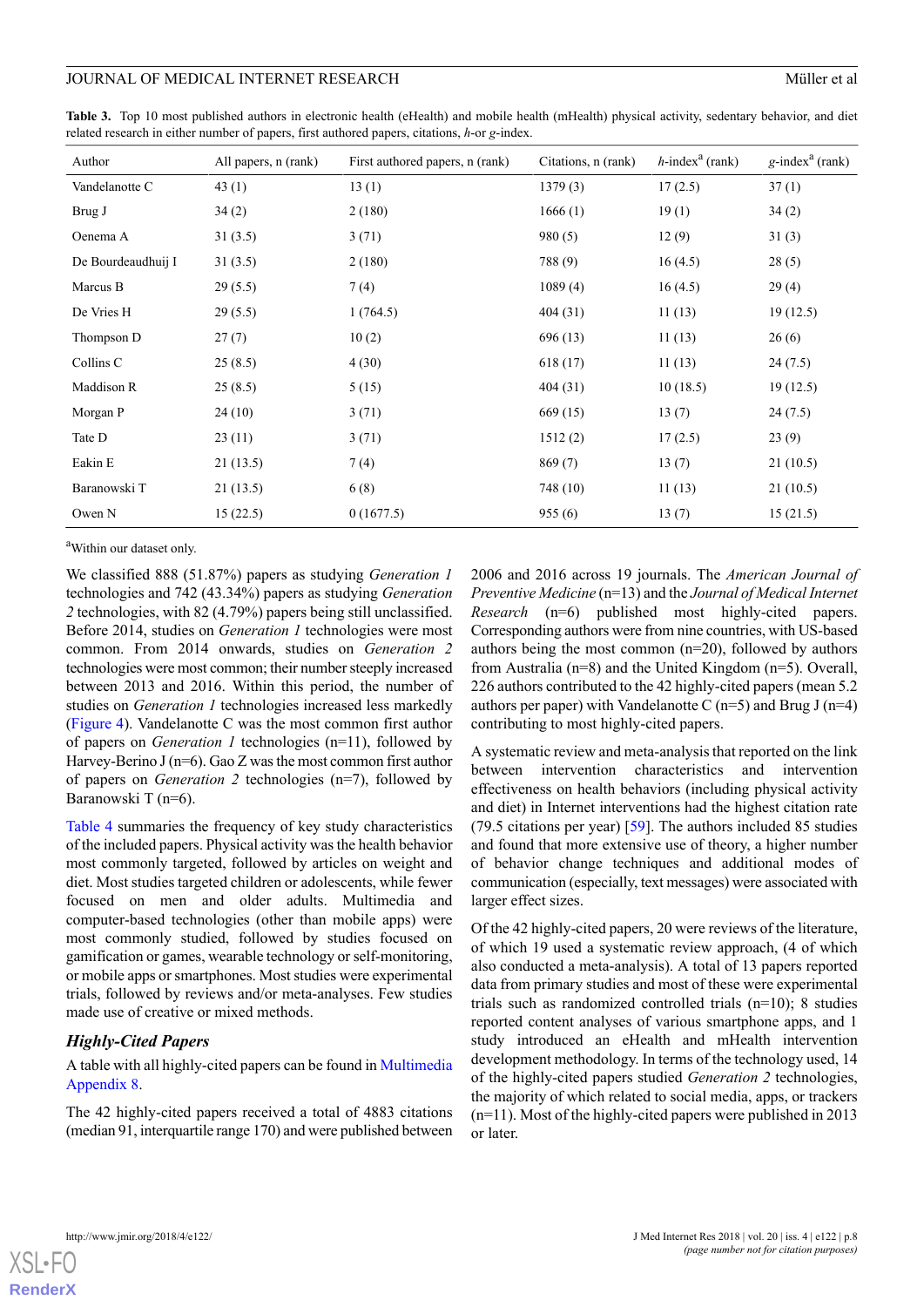## **JOURNAL OF MEDICAL INTERNET RESEARCH** Müller et al

<span id="page-8-0"></span>Figure 4. Number of published papers that studied Generation 1 technologies and Generation 2 technologies.



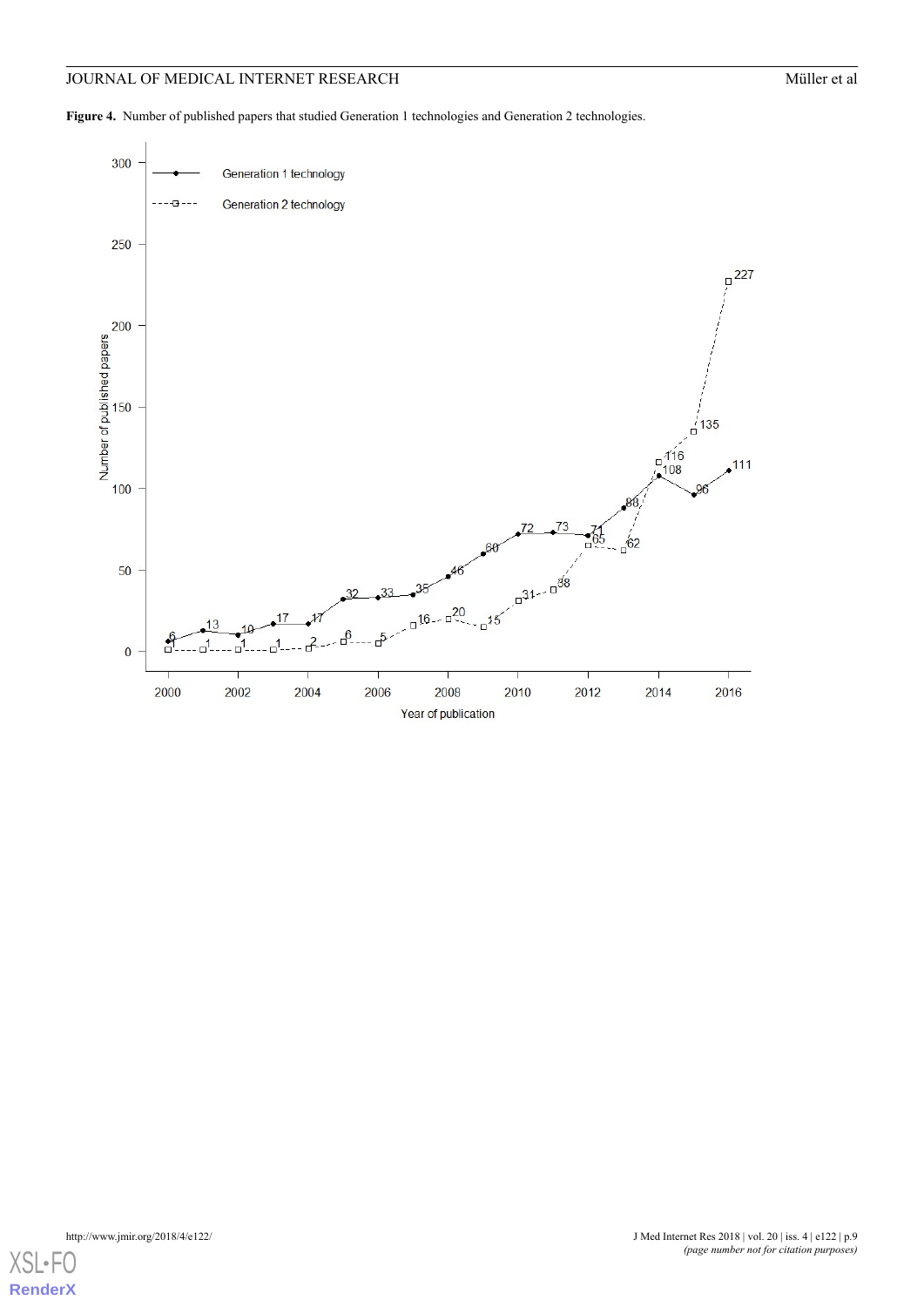<span id="page-9-0"></span>**Table 4.** Description of the physical activity, sedentary behavior, and diet related electronic health (eHealth) and mobile health (mHealth) research using expressions found in titles keywords of identified papers.

| Category                                                          | Papers related to the category (as identified<br>by its title or key words), $n \binom{0}{0}^a$ |
|-------------------------------------------------------------------|-------------------------------------------------------------------------------------------------|
| <b>Modifiable factors</b>                                         |                                                                                                 |
| Physical activity                                                 | 1236 (72.19)                                                                                    |
| Weight-related                                                    | 859 (50.18)                                                                                     |
| Diet or nutrition                                                 | 621 (36.27)                                                                                     |
| Sedentary behavior                                                | 169 (9.87)                                                                                      |
| <b>Technology</b>                                                 |                                                                                                 |
| Multimedia and computer-based technologies other than mobile apps | 906 (52.92)                                                                                     |
| Gamification or games                                             | 302 (17.64)                                                                                     |
| Wearable technology or self-monitoring                            | 251 (14.66)                                                                                     |
| Mobile apps or smartphones                                        | 217 (12.68)                                                                                     |
| Telehealth                                                        | 191 (11.16)                                                                                     |
| Text message                                                      | 177 (10.34)                                                                                     |
| Social media or marketing                                         | 89 (5.20)                                                                                       |
| <b>Populations</b>                                                |                                                                                                 |
| Adults                                                            | 555 (32.42)                                                                                     |
| Adolescents or youth                                              | 406 (23.71)                                                                                     |
| Children or infants                                               | 400 (23.36)                                                                                     |
| Older adults                                                      | 188 (10.98)                                                                                     |
| Women                                                             | 240 (14.02)                                                                                     |
| Men                                                               | 12(0.70)                                                                                        |
| <b>Setting</b>                                                    |                                                                                                 |
| School or university                                              | 180 (10.51)                                                                                     |
| Workplace                                                         | 67(3.92)                                                                                        |
| Community                                                         | 73 (4.26)                                                                                       |
| Low- or middle-income countries, or low-income settings           | 48 (2.80)                                                                                       |
| Family                                                            | 37(2.16)                                                                                        |
| <b>Research methodology/focus</b>                                 |                                                                                                 |
| Experimental trial                                                | 813 (47.49)                                                                                     |
| Review and/or meta-analysis                                       | 281 (16.41)                                                                                     |
| Qualitative study                                                 | 224 (13.08)                                                                                     |
| Observational study                                               | 124(7.24)                                                                                       |
| Costs (including cost-effectiveness and financial incentives)     | 77 (4.50)                                                                                       |
| Creative methods or designs                                       | 31(1.81)                                                                                        |
| Mixed methods (including Delphi studies)                          | 10(0.58)                                                                                        |

<sup>a</sup>Terms are not mutually exclusive. We used text search to obtain the above categorization, which resulted in a hit if any part of the title or the author-defined and WoS-defined keywords had a specific phrase or word (see methods section and [Multimedia Appendix 4](#page-12-3)). The presented values should thus be used as good indicators rather than absolute values.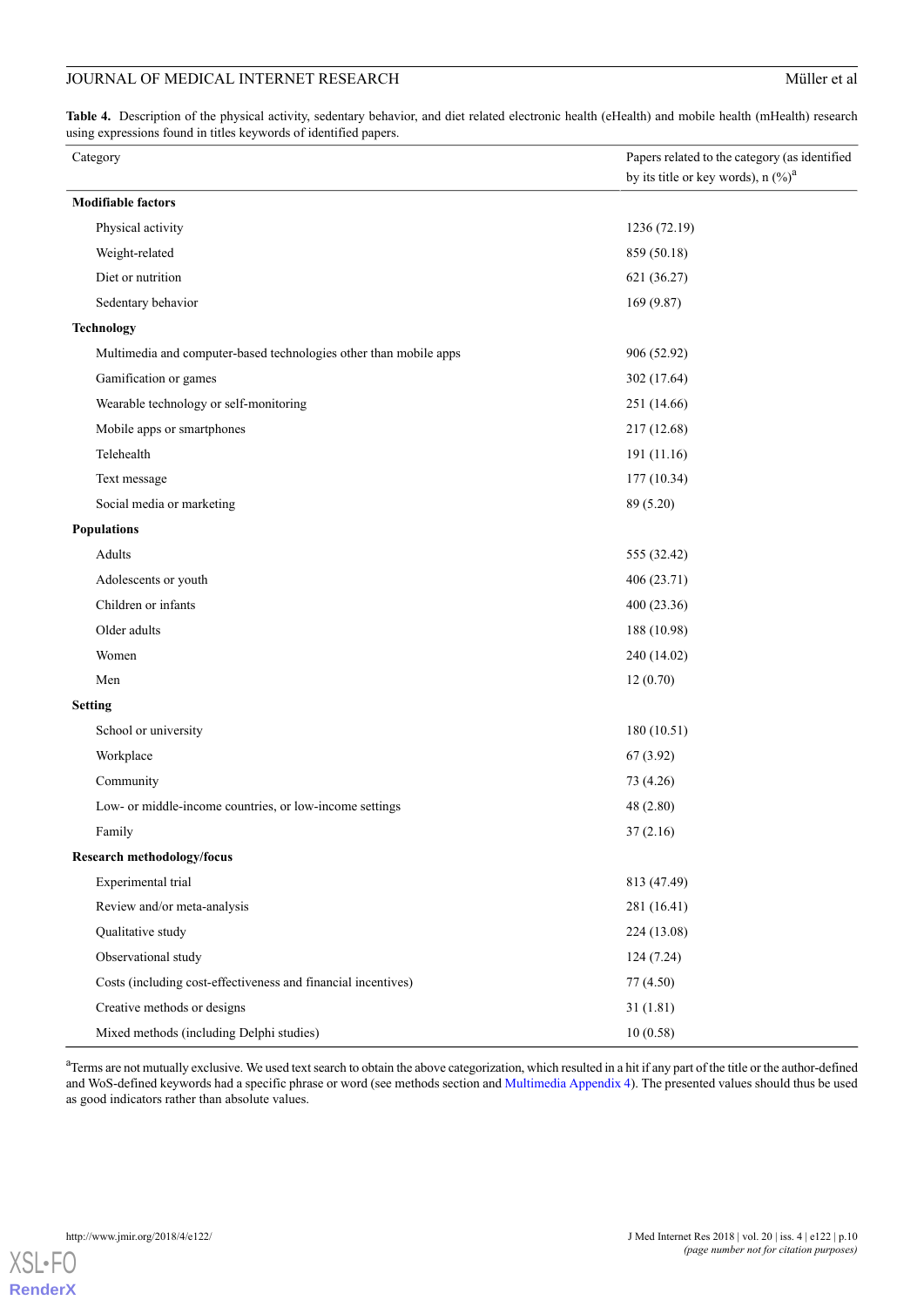## *Discussion*

#### **Principal Findings**

The purpose of this paper was to examine the entirety of the eHealth and mHealth research field related to physical activity, sedentary behavior, and diet using bibliometric data. We observed a substantial growth of research output in the field with most papers being published in recent years.

An exponential growth pattern has been observed across all research disciplines. For example, there is a 2.3% increase in scientific publications per annum leading to a doubling of the publication volume every 24 years [[60\]](#page-15-15). If the overall growth rate we observed also applies to the future, we can expect the publication volume in the physical activity, sedentary behavior, and diet related to eHealth and mHealth research field to double about every 4 years. This strong growth of research output may reflect the fast development, wide availability, and increased functionality and importance of modern technology in people's daily lives. With this, opportunities to use these technologies to address behavioral health arise frequently. Across the world, researchers from various disciplines work on exploiting these new opportunities to understand and ultimately improve behavioral health. New intervention designs, methods, and analysis strategies are being developed [[61](#page-15-16)[-64](#page-15-17)]. We expect that these novel research initiatives will be widely disseminated in the scientific literature, which will likely lead to an increase in the research output. Compared with the entire body of research within the same WoS subject categories, eHealth and mHealth research related to physical activity, sedentary behavior, and diet was more frequently cited than expected. This likely signals an overall interest in the field.

The open access journals *Journal of Medical Internet Research* and *BMC Public Health* are the most popular outlets for researchers in this field. The *Journal of Medical Internet Research* was also the leading journal in an earlier bibliometric study that examined the overall mHealth literature [[43\]](#page-15-1). The leading journals by citation count represent both open-access and nonopen access journals, with the *Journal of Medical Internet Research* receiving most and the *American Journal of Preventive Medicine* receiving the second most citations, respectively. Journals that publish open access enjoy a citation advantage in terms of speed of building up citations and overall citation count [\[65](#page-15-18),[66\]](#page-15-19). However, the size of this effect seems to be field-specific, which might explain why many nonopen access journals that publish physical activity, sedentary behavior, and diet eHealth and mHealth papers also accumulated a high number of citations [[67,](#page-16-0)[68](#page-16-1)]. The ranking of citation counts per journal is only a crude approximation of a journal's impact, as journals that publish more papers enjoy more opportunities to receive citations.

While eHealth and mHealth research related to physical activity, sedentary behavior, and diet is maturing rapidly in many high-income countries, the research output of non-high-income countries is still meager. Only 3% of all papers were from upper-middle or lower-middle income countries. None of these countries published many papers in the English language journals included in WoS. It is possible that more papers are

published in a local language or in journals not included in WoS. Nonetheless, this observation is unsatisfying, considering that (1) fast globalization and urbanization in many upper-middle and lower-middle income countries is related to reduced physical activity and unhealthy diets, which is associated with an unprecedented rise in NCDs seen in many of these countries [[5](#page-13-3)[,69](#page-16-2),[70\]](#page-16-3) and (2) the (mobile) technology infrastructure is improving rapidly, implying that technology could be used effectively in settings with limited health care resources [[71\]](#page-16-4). Although research in high-income countries is important, the largest public health impacts could be generated in upper-middle, lower-middle and low-income countries where about 80% of the world population lives. There are signs that physical activity and diet research is slowly increasing in some of these countries [[72\]](#page-16-5). This is promising because resulting findings can be used to address these health behaviors at scale [[41,](#page-14-15)[71,](#page-16-4)[73\]](#page-16-6). However, barriers related to funding, prioritization, research capacity and infrastructure, and language need to be overcome.

Although research related to relatively older *Generation 1* eHealth and mHealth technologies (eg, Internet, SMS text messages) accounted for most papers in the field, its annual growth rate was 20.0% compared with 40.4% for research using *Generation 2* technologies such as smartphone apps and wearables. This might indicate that the interest in *Generation 1* technologies in the research field is slowly declining as researchers and funding agencies prioritize *Generation 2* technologies. The trend of using the newest technologies to address health behaviors is expected to continue, but whether these technologies have a meaningful and long-lasting impact on people's physical activity, sedentary behavior, and dietary habits needs to be seen  $[10]$  $[10]$ . Although, there are many arguments to be made for exploring very recent technologies, it is important to consider that these are currently often only available to a limited group of people. In addition, technologies may lose their appeal after a short time or are simply replaced by even newer technologies. These realities present barriers to achieving large-scale and sustainable public health impact with a specific technology.

We also found that most papers in the field were on physical activity compared with sedentary behavior and/or diet. That physical activity research is more common than research on dietary behaviors has been seen in the literature before [\[74](#page-16-7),[75\]](#page-16-8). Research on sedentary behavior is only a recent development as it was previously not distinguished from physical inactivity; a clear operationalization was only published recently [[76\]](#page-16-9). Hence, to date, not many researchers have conducted eHealth and mHealth studies targeting sedentary behavior. Currently, only one review on eHealth and mHealth intervention studies targeting sedentary behavior exists [\[35](#page-14-9)].

We identified 42 highly-cited papers, which exert a strong influence on the field. These papers may be a resource for those less familiar with the field. The largest proportion of the highly-cited papers employed a systematic review approach to provide an overview of certain subfields. Systematic reviews and meta-analyses attract a high number of citations [\[77](#page-16-10)] as they are at the top of the evidence hierarchy in health-related subjects [\[78](#page-16-11)]. They are also important for researchers, policy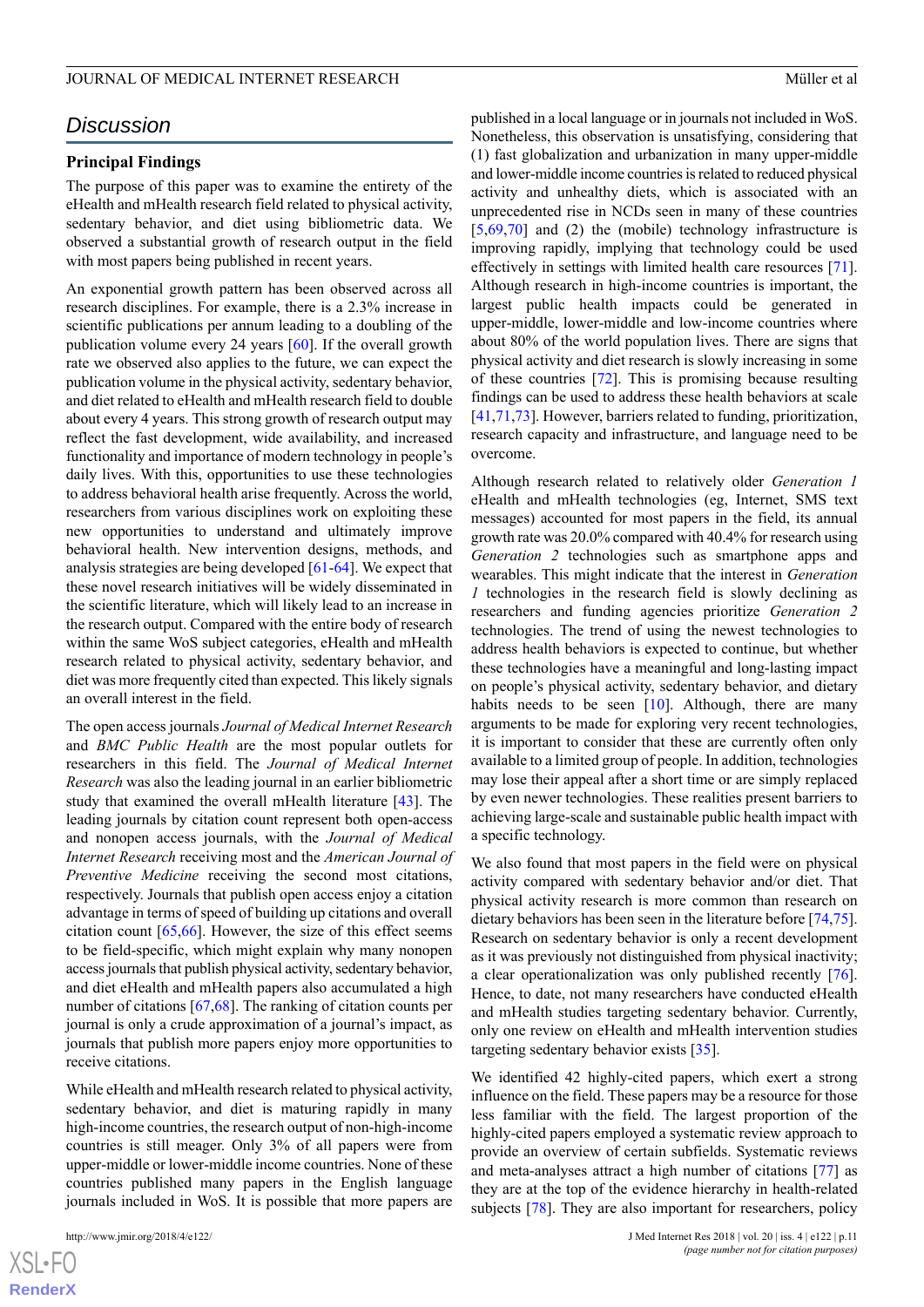makers, and practitioners alike. Intervention studies, such as randomized controlled trials, were also highly cited. However, their influence may decrease when more such studies in a specific area (eg, SMS text messaging interventions) accumulate and systematic reviews become available.

#### **Strengths and Limitations**

The strength of this paper is that it provides a comprehensive overview of the eHealth and mHealth research field related to physical activity, sedentary behavior, and diet. To capture all relevant papers, we consulted the literature, discussed search terms, executed pilot searches, and refined our search before conducting the final search (with almost 150 search terms). We were similarly systematic in our paper-screening procedure. With this, we are confident that we have identified most eHealth and mHealth research papers related to physical activity, sedentary behavior, and diet.

We conducted a keyword analysis in combination with a title search to gain an insight into the studied exposures, technologies, populations, settings, and used methodologies. Because we did not confirm the obtained classification by retrieving the full-text, the number of papers for each category and subcategory we reported remains an estimate. However, this method allowed us to form an impression of the type of eHealth and mHealth research on physical activity, sedentary behavior, and diet that has been conducted between 2000 and 2016. Using keywords that are often used in a field is beneficial because others who consult databases to identify relevant research are likely to use these terms [[79\]](#page-16-12). If authors use common keywords for their papers, database users are more likely to discover their work. This will also increase publication impact. Finally, in addition to providing an overview of the overall research in the field, we identified and analyzed highly-cited papers and highly published authors. This is important considering that, across all fields, only a small number of papers and authors determine the direction of a field [\[47](#page-15-2),[52\]](#page-15-7).

Despite these strengths, limitations of our work need to be acknowledged. First, we only obtained papers from journals indexed by a single database—WoS. However, WoS is a large database that offers a wide variety of publication metrics that were vital for our analyses. Additionally, WoS only includes journals that meet certain criteria (eg, timely publishing, innovation, international diversity) to ensure high quality (more than 12,500 journals are currently indexed). Despite likely having excluded eligible papers in journals not included in WoS, we obtained papers from high-quality international journals that are the most influential source of scientific communication [\[52\]](#page-15-7). Using other databases such as Scopus could be explored in future studies. Second, we may have missed some papers that do not use informative keywords in the title as we did not search terminology used in abstracts. We did not review reference lists of eligible papers or their citations to identify any potentially

missing papers. This, however, limited the (probably large) number of false positive results in our search. Third, we did not include gray literature (ie, conference proceedings, books, or other types of publications that are not journal papers), and we did not include papers published in languages other than English. Because of this, we may have missed relevant conference papers from fields such as human-computer interaction, computing, and engineering. Fourth, citation counts and their ranking should be interpreted with caution. Publication and citation habits vary between and even within fields [[52\]](#page-15-7). The papers obtained for our bibliometric analysis were published in a variety of journals, and these journals are generally grouped under many subject categories (by WoS). Even though we considered the expected number of citations for each paper given its publication year and subject category when comparing citation trends over time, our approach remains an approximation: subject categories specified by WoS are assigned at journal level and may not reflect the field of every paper published in that journal. In addition, the citation counts we derived from WoS include self-citations, which may have influenced some of the rankings.

Finally, we have exclusively evaluated the scientific research literature and have identified trends that mainly concern scientific discovery, which will likely impact new research efforts. Therefore, the broader impact of the research outside of academia (eg, on public health, policy) cannot be deduced. Measuring and proving the societal impact of research is essential but difficult, mainly because this impact becomes usually only apparent in the far future and there are no agreed-upon measures to capture impact [[80\]](#page-16-13). However, developments of measuring and analyzing impact beyond the scientific community are underway. One promising group of metrics that can be used are Altmetrics that measure the public engagement with research [[81](#page-16-14)[,82](#page-16-15)].

#### **Conclusions**

In this paper, we provided a bird's eye view of the research on eHealth and mHealth related to physical activity, sedentary behavior, and diet. Our analysis of 1712 papers published between January 2000 and December 2016 showed that research output is increasing rapidly; a trend that appears likely to continue. The *Journal of Medical Internet Research* was highlighted as the primary outlet for research in the field. Despite the many promising developments, research in upper-middle, lower-middle, and low-income countries is still scant. More research in such settings is needed to examine the public health impact of eHealth and mHealth interventions on physical activity, sedentary behavior, and diet where needed the most. Systematic reviews and papers that report on recent technologies (mainly smartphone apps) exert a strong impact on the field and their influence will likely remain high in the future.

#### **Acknowledgments**

CV is funded through a National Heart Foundation of Australia Future Leader Fellowship (ID 100427). CES is supported by a National Health and Medical Research Council ECR Fellowship (ID 1090517) awarded by the Australian Government. ADS

 $XS$ -FO **[RenderX](http://www.renderx.com/)**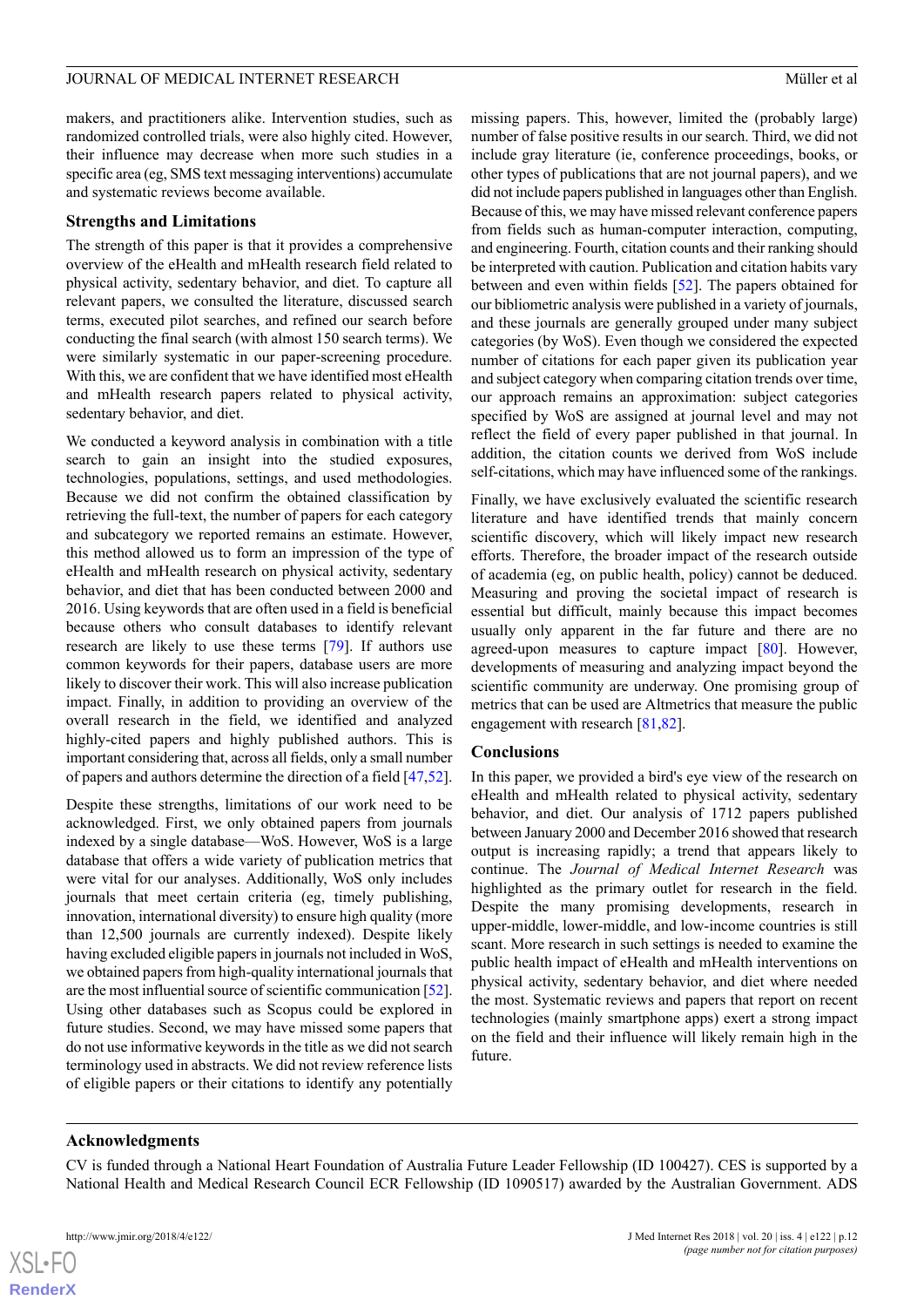(FWO16/PDO/060, 12H6717N) and LP (11Z4716N) are supported by a Research Foundation Flanders grant. CM is supported by a National Health and Medical Research Council Career Development Fellowship awarded by the Australian Government.

### **Authors' Contributions**

AMM, PAW, CV, and CM conceived the study, participated in its design and coordination, and drafted the manuscript. Data analyses were conducted by AMM and PAW. Articles were screened by AMM, PAW, CV, CM, MH, ADS, and MLL. All authors contributed to the writing of the manuscript, provided input on data analysis, and read and approved the final draft.

## **Conflicts of Interest**

CV is listed in the manuscript as the author with the most publications in the field as well as most highly cited publications. His input was mostly conceptual, and he was only one of numerous contributors to the development of the search strategy and inclusion and exclusion criteria. He did not conduct any data analyses. He, therefore, did not willingly influence the results.

## <span id="page-12-0"></span>**Multimedia Appendix 1**

Journals and authors searched to refine our search strategy.

<span id="page-12-1"></span>[[PDF File \(Adobe PDF File\), 22KB](http://www.jmir.org/article/downloadSuppFile/8954/60435) - [jmir\\_v20i4e122\\_app1.pdf](http://www.jmir.org/article/downloadSuppFile/8954/60435) ]

## **Multimedia Appendix 2**

<span id="page-12-2"></span>Search strategy (Web of Science).

[[PDF File \(Adobe PDF File\), 25KB](http://www.jmir.org/article/downloadSuppFile/8954/60436) - [jmir\\_v20i4e122\\_app2.pdf](http://www.jmir.org/article/downloadSuppFile/8954/60436) ]

## **Multimedia Appendix 3**

<span id="page-12-3"></span>Screening guide with inclusion and exclusion criteria.

[[PDF File \(Adobe PDF File\), 32KB](http://www.jmir.org/article/downloadSuppFile/8954/60437) - [jmir\\_v20i4e122\\_app3.pdf](http://www.jmir.org/article/downloadSuppFile/8954/60437) ]

### **Multimedia Appendix 4**

<span id="page-12-4"></span>Classification of search terms within titles and keywords identified by the author and WoS editorial staff into categories for content analysis.

[[PDF File \(Adobe PDF File\), 143KB](http://www.jmir.org/article/downloadSuppFile/8954/60438) - [jmir\\_v20i4e122\\_app4.pdf](http://www.jmir.org/article/downloadSuppFile/8954/60438) ]

## <span id="page-12-5"></span>**Multimedia Appendix 5**

File containing the included papers data from Web of Science.

[[XLSX File \(Microsoft Excel File\), 4MB](http://www.jmir.org/article/downloadSuppFile/8954/71204) - [jmir\\_v20i4e122\\_app5.xlsx](http://www.jmir.org/article/downloadSuppFile/8954/71204) ]

### <span id="page-12-6"></span>**Multimedia Appendix 6**

Number of articles per subject category and publication year included in the bibliometric analysis.

[[PDF File \(Adobe PDF File\), 109KB](http://www.jmir.org/article/downloadSuppFile/8954/71206) - [jmir\\_v20i4e122\\_app6.pdf](http://www.jmir.org/article/downloadSuppFile/8954/71206) ]

### <span id="page-12-7"></span>**Multimedia Appendix 7**

Publication output of countries.

[[PDF File \(Adobe PDF File\), 33KB](http://www.jmir.org/article/downloadSuppFile/8954/71207) - [jmir\\_v20i4e122\\_app7.pdf](http://www.jmir.org/article/downloadSuppFile/8954/71207) ]

### **Multimedia Appendix 8**

Highly-cited papers.

[[PDF File \(Adobe PDF File\), 73KB](http://www.jmir.org/article/downloadSuppFile/8954/71208) - [jmir\\_v20i4e122\\_app8.pdf](http://www.jmir.org/article/downloadSuppFile/8954/71208) ]

## **References**

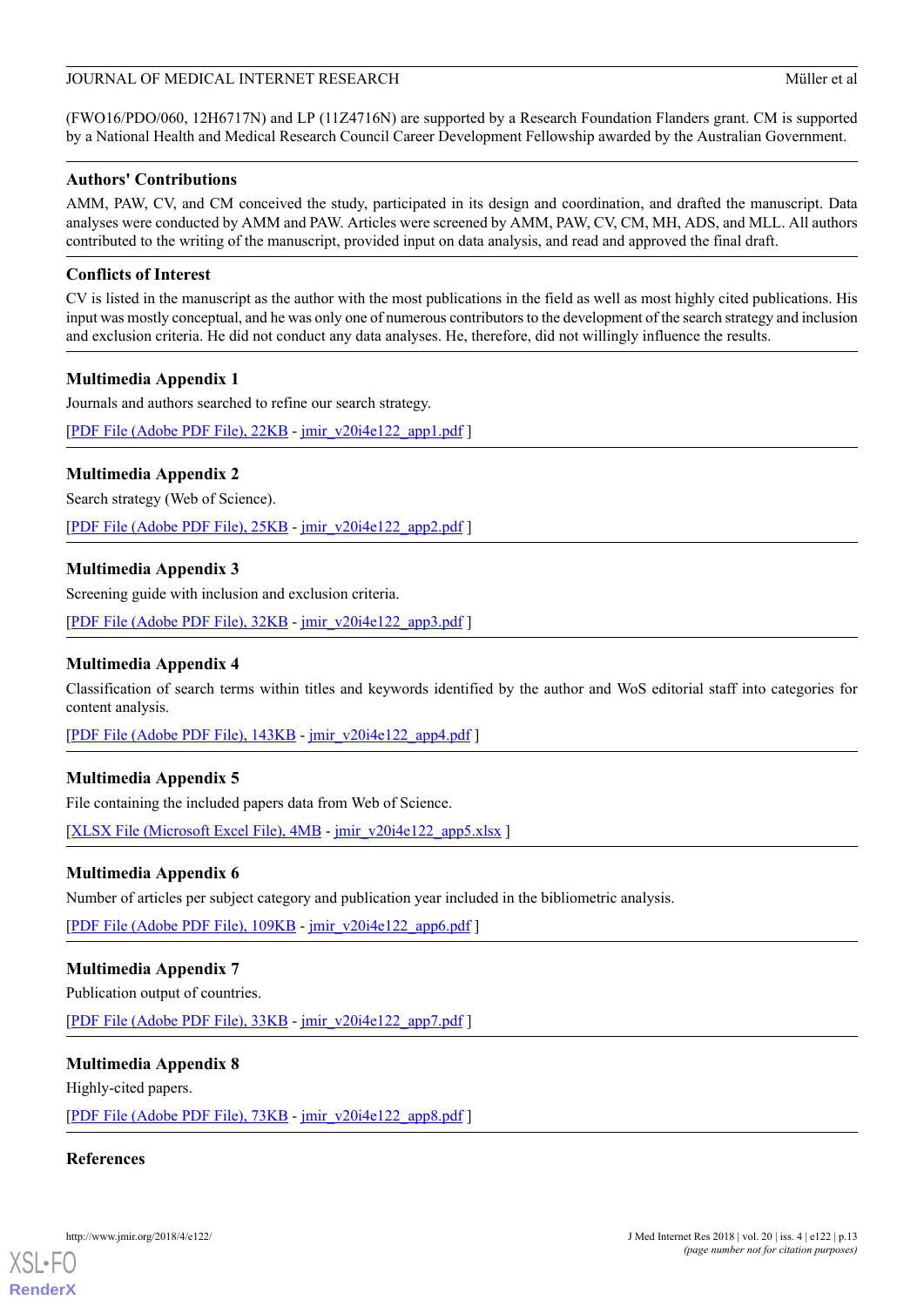- <span id="page-13-0"></span>1. Biddle SJ, Bennie JA, Bauman AE, Chau JY, Dunstan D, Owen N, et al. Too much sitting and all-cause mortality: is there a causal link? BMC Public Health 2016 Jul 26;16:635 [\[FREE Full text\]](https://bmcpublichealth.biomedcentral.com/articles/10.1186/s12889-016-3307-3) [doi: [10.1186/s12889-016-3307-3\]](http://dx.doi.org/10.1186/s12889-016-3307-3) [Medline: [27456959](http://www.ncbi.nlm.nih.gov/entrez/query.fcgi?cmd=Retrieve&db=PubMed&list_uids=27456959&dopt=Abstract)]
- 2. Oyebode O, Gordon-Dseagu V, Walker A, Mindell JS. Fruit and vegetable consumption and all-cause, cancer and CVD mortality: analysis of Health Survey for England data. J Epidemiol Community Health 2014 Sep;68(9):856-862 [\[FREE](http://jech.bmj.com/cgi/pmidlookup?view=long&pmid=24687909) [Full text](http://jech.bmj.com/cgi/pmidlookup?view=long&pmid=24687909)] [doi: [10.1136/jech-2013-203500\]](http://dx.doi.org/10.1136/jech-2013-203500) [Medline: [24687909](http://www.ncbi.nlm.nih.gov/entrez/query.fcgi?cmd=Retrieve&db=PubMed&list_uids=24687909&dopt=Abstract)]
- <span id="page-13-2"></span><span id="page-13-1"></span>3. Blair SN, Morris JN. Healthy hearts--and the universal benefits of being physically active: physical activity and health. Ann Epidemiol 2009 Apr;19(4):253-256. [doi: [10.1016/j.annepidem.2009.01.019](http://dx.doi.org/10.1016/j.annepidem.2009.01.019)] [Medline: [19344864\]](http://www.ncbi.nlm.nih.gov/entrez/query.fcgi?cmd=Retrieve&db=PubMed&list_uids=19344864&dopt=Abstract)
- <span id="page-13-3"></span>4. World Heatlh Organization (WHO). Global status report on noncommunicable diseases 2014 URL: [http://apps.who.int/iris/](http://apps.who.int/iris/bitstream/10665/148114/1/9789241564854_eng.pdf?ua=1) bitstream/10665/148114/1/9789241564854 eng.pdf?ua=1 [[WebCite Cache ID 6tW7zibkY](http://www.webcitation.org/6tW7zibkY)]
- <span id="page-13-5"></span>5. Sallis JF, Bull F, Guthold R, Heath GW, Inoue S, Kelly P, Lancet Physical Activity Series 2 Executive Committee. Progress in physical activity over the Olympic quadrennium. Lancet 2016 Sep 24;388(10051):1325-1336. [doi: [10.1016/S0140-6736\(16\)30581-5\]](http://dx.doi.org/10.1016/S0140-6736(16)30581-5) [Medline: [27475270](http://www.ncbi.nlm.nih.gov/entrez/query.fcgi?cmd=Retrieve&db=PubMed&list_uids=27475270&dopt=Abstract)]
- <span id="page-13-4"></span>6. Lim SS, Vos T, Flaxman AD, Danaei G, Shibuya K, Adair-Rohani H, et al. A comparative risk assessment of burden of disease and injury attributable to 67 risk factors and risk factor clusters in 21 regions, 1990-2010: a systematic analysis for the Global Burden of Disease Study 2010. Lancet 2012 Dec 15;380(9859):2224-2260 [\[FREE Full text\]](http://europepmc.org/abstract/MED/23245609) [doi: [10.1016/S0140-6736\(12\)61766-8\]](http://dx.doi.org/10.1016/S0140-6736(12)61766-8) [Medline: [23245609](http://www.ncbi.nlm.nih.gov/entrez/query.fcgi?cmd=Retrieve&db=PubMed&list_uids=23245609&dopt=Abstract)]
- <span id="page-13-6"></span>7. Matthews CE, Chen KY, Freedson PS, Buchowski MS, Beech BM, Pate RR, et al. Amount of time spent in sedentary behaviors in the United States, 2003-2004. Am J Epidemiol 2008 Apr 1;167(7):875-881 [[FREE Full text](http://aje.oxfordjournals.org/cgi/pmidlookup?view=long&pmid=18303006)] [doi: [10.1093/aje/kwm390](http://dx.doi.org/10.1093/aje/kwm390)] [Medline: [18303006\]](http://www.ncbi.nlm.nih.gov/entrez/query.fcgi?cmd=Retrieve&db=PubMed&list_uids=18303006&dopt=Abstract)
- <span id="page-13-7"></span>8. Ding D, Lawson KD, Kolbe-Alexander TL, Finkelstein EA, Katzmarzyk PT, van Mechelen W, Lancet Physical Activity Series 2 Executive Committee. The economic burden of physical inactivity: a global analysis of major non-communicable diseases. Lancet 2016 Sep 24;388(10051):1311-1324. [doi: [10.1016/S0140-6736\(16\)30383-X\]](http://dx.doi.org/10.1016/S0140-6736(16)30383-X) [Medline: [27475266\]](http://www.ncbi.nlm.nih.gov/entrez/query.fcgi?cmd=Retrieve&db=PubMed&list_uids=27475266&dopt=Abstract)
- <span id="page-13-11"></span>9. Rehman H, Kamal AK, Sayani S, Morris PB, Merchant AT, Virani SS. Using mobile health (mHealth) technology in the management of diabetes mellitus, physical inactivity, and smoking. Curr Atheroscler Rep 2017 Apr;19(4):16. [doi: [10.1007/s11883-017-0650-5](http://dx.doi.org/10.1007/s11883-017-0650-5)] [Medline: [28243807](http://www.ncbi.nlm.nih.gov/entrez/query.fcgi?cmd=Retrieve&db=PubMed&list_uids=28243807&dopt=Abstract)]
- 10. Vandelanotte C, Müller AM, Short CE, Hingle M, Nathan N, Williams SL, et al. Past, present, and future of eHealth and mHealth research to improve physical activity and dietary behaviors. J Nutr Educ Behav 2016 Mar;48(3):219-228.e1. [doi: [10.1016/j.jneb.2015.12.006\]](http://dx.doi.org/10.1016/j.jneb.2015.12.006) [Medline: [26965100](http://www.ncbi.nlm.nih.gov/entrez/query.fcgi?cmd=Retrieve&db=PubMed&list_uids=26965100&dopt=Abstract)]
- <span id="page-13-8"></span>11. Burke LE, Ma J, Azar KMJ, Bennett GG, Peterson ED, Zheng Y, American Heart Association Publications Committee of the Council on Epidemiology and Prevention, Behavior Change Committee of the Council on Cardiometabolic Health, Council on Cardiovascular and Stroke Nursing, Council on Functional Genomics and Translational Biology, Council on Quality of Care and Outcomes Research, Stroke Council. Current science on consumer use of mobile health for cardiovascular disease prevention: a scientific statement from the American Heart Association. Circulation 2015 Sep 22;132(12):1157-1213. [doi: [10.1161/CIR.0000000000000232\]](http://dx.doi.org/10.1161/CIR.0000000000000232) [Medline: [26271892\]](http://www.ncbi.nlm.nih.gov/entrez/query.fcgi?cmd=Retrieve&db=PubMed&list_uids=26271892&dopt=Abstract)
- <span id="page-13-10"></span><span id="page-13-9"></span>12. World Health Organization. Geneva: World Health Organization; 2011. mHealth new horizons for health through mobile technologies: Based on the findings of the second global survey on eHealth URL: [http://www.who.int/goe/publications/](http://www.who.int/goe/publications/goe_mhealth_web.pdf) [goe\\_mhealth\\_web.pdf](http://www.who.int/goe/publications/goe_mhealth_web.pdf) [\[WebCite Cache ID 6xzuC9O00](http://www.webcitation.org/6xzuC9O00)]
- <span id="page-13-12"></span>13. International Telecommunication Union (ICT). ICT facts and figures 2016 URL: [http://www.itu.int/en/ITU-D/Statistics/](http://www.itu.int/en/ITU-D/Statistics/Documents/facts/ICTFactsFigures2016.pdf) [Documents/facts/ICTFactsFigures2016.pdf](http://www.itu.int/en/ITU-D/Statistics/Documents/facts/ICTFactsFigures2016.pdf) [\[WebCite Cache ID 6qaDn5Qza\]](http://www.webcitation.org/6qaDn5Qza)
- 14. Statistica. Number of smartphone users worldwide from 2014 to 2020 2017 URL: [https://www.statista.com/statistics/330695/](https://www.statista.com/statistics/330695/number-of-smartphone-users-worldwide/) [number-of-smartphone-users-worldwide/](https://www.statista.com/statistics/330695/number-of-smartphone-users-worldwide/) [accessed 2017-05-19] [\[WebCite Cache ID 6qaFNKE7z](http://www.webcitation.org/6qaFNKE7z)]
- <span id="page-13-13"></span>15. Armanasco AA, Miller YD, Fjeldsoe BS, Marshall AL. Preventive health behavior change text message interventions: a meta-analysis. Am J Prev Med 2017 Mar;52(3):391-402. [doi: [10.1016/j.amepre.2016.10.042](http://dx.doi.org/10.1016/j.amepre.2016.10.042)] [Medline: [28073656](http://www.ncbi.nlm.nih.gov/entrez/query.fcgi?cmd=Retrieve&db=PubMed&list_uids=28073656&dopt=Abstract)]
- <span id="page-13-14"></span>16. Siopis G, Chey T, Allman-Farinelli M. A systematic review and meta-analysis of interventions for weight management using text messaging. J Hum Nutr Diet 2015 Feb;28 Suppl 2:1-15. [doi: [10.1111/jhn.12207](http://dx.doi.org/10.1111/jhn.12207)] [Medline: [24480032\]](http://www.ncbi.nlm.nih.gov/entrez/query.fcgi?cmd=Retrieve&db=PubMed&list_uids=24480032&dopt=Abstract)
- 17. Stephens J, Allen J. Mobile phone interventions to increase physical activity and reduce weight: a systematic review. J Cardiovasc Nurs 2013;28(4):320-329 [\[FREE Full text\]](http://europepmc.org/abstract/MED/22635061) [doi: [10.1097/JCN.0b013e318250a3e7\]](http://dx.doi.org/10.1097/JCN.0b013e318250a3e7) [Medline: [22635061\]](http://www.ncbi.nlm.nih.gov/entrez/query.fcgi?cmd=Retrieve&db=PubMed&list_uids=22635061&dopt=Abstract)
- <span id="page-13-16"></span><span id="page-13-15"></span>18. Buchholz SW, Wilbur J, Ingram D, Fogg L. Physical activity text messaging interventions in adults: a systematic review. Worldviews Evid Based Nurs 2013 Aug;10(3):163-173. [doi: [10.1111/wvn.12002\]](http://dx.doi.org/10.1111/wvn.12002) [Medline: [23746267](http://www.ncbi.nlm.nih.gov/entrez/query.fcgi?cmd=Retrieve&db=PubMed&list_uids=23746267&dopt=Abstract)]
- 19. DeSmet A, van Ryckeghem D, Compernolle S, Baranowski T, Thompson D, Crombez G, et al. A meta-analysis of serious digital games for healthy lifestyle promotion. Prev Med 2014 Dec;69:95-107. [doi: [10.1016/j.ypmed.2014.08.026\]](http://dx.doi.org/10.1016/j.ypmed.2014.08.026) [Medline: [25172024](http://www.ncbi.nlm.nih.gov/entrez/query.fcgi?cmd=Retrieve&db=PubMed&list_uids=25172024&dopt=Abstract)]
- 20. Peng W, Crouse JC, Lin JH. Using active video games for physical activity promotion: a systematic review of the current state of research. Health Educ Behav 2013 Apr;40(2):171-192. [doi: [10.1177/1090198112444956](http://dx.doi.org/10.1177/1090198112444956)] [Medline: [22773597\]](http://www.ncbi.nlm.nih.gov/entrez/query.fcgi?cmd=Retrieve&db=PubMed&list_uids=22773597&dopt=Abstract)
- 21. Bardus M, Smith JR, Samaha L, Abraham C. Mobile phone and Web 2.0 technologies for weight management: a systematic scoping review. J Med Internet Res 2015;17(11):e259 [[FREE Full text\]](http://www.jmir.org/2015/11/e259/) [doi: [10.2196/jmir.5129](http://dx.doi.org/10.2196/jmir.5129)] [Medline: [26573984](http://www.ncbi.nlm.nih.gov/entrez/query.fcgi?cmd=Retrieve&db=PubMed&list_uids=26573984&dopt=Abstract)]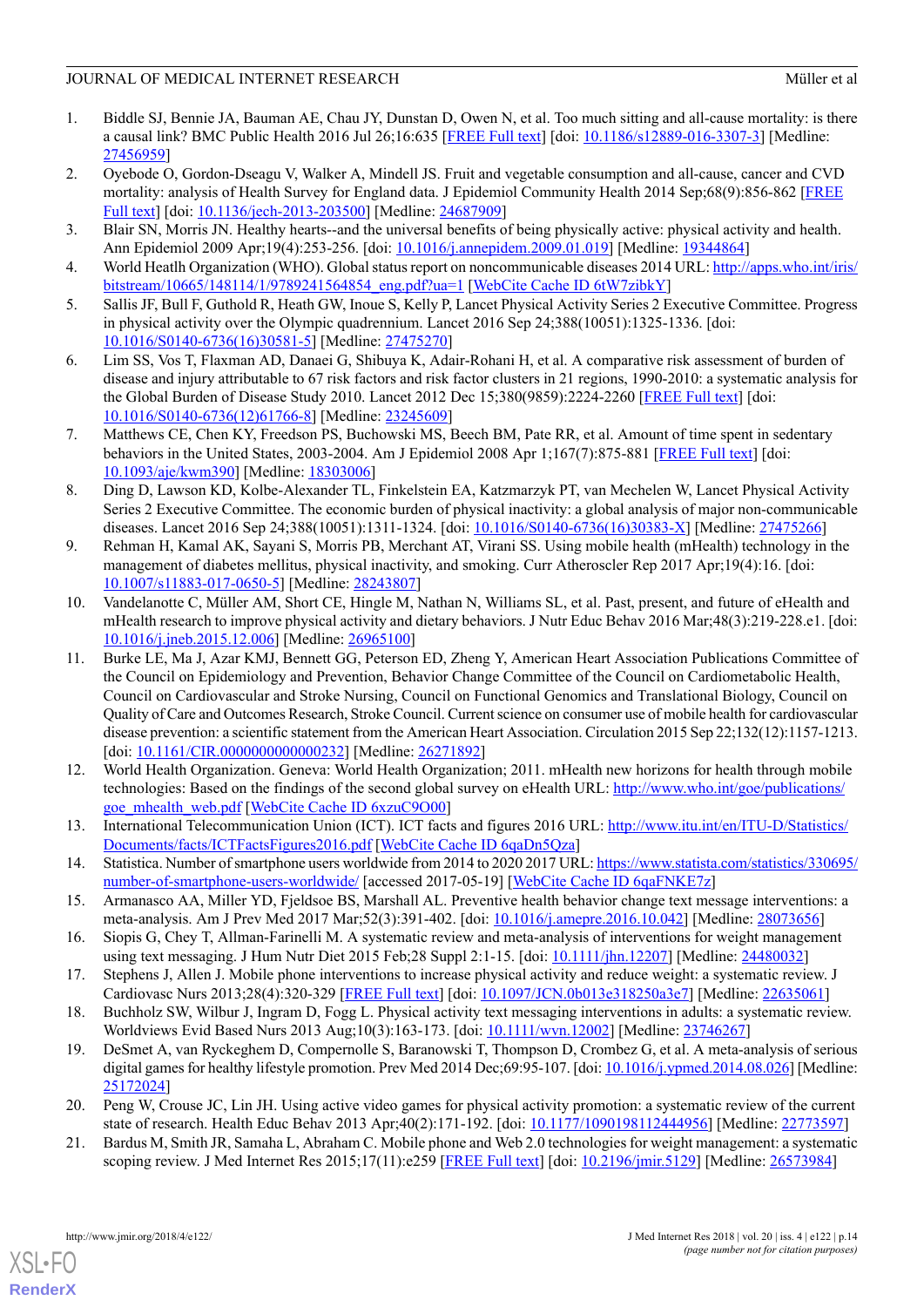- 22. Davies CA, Spence JC, Vandelanotte C, Caperchione CM, Mummery WK. Meta-analysis of internet-delivered interventions to increase physical activity levels. Int J Behav Nutr Phys Act 2012;9:52 [\[FREE Full text](http://www.ijbnpa.org/content/9//52)] [doi: [10.1186/1479-5868-9-52](http://dx.doi.org/10.1186/1479-5868-9-52)] [Medline: [22546283](http://www.ncbi.nlm.nih.gov/entrez/query.fcgi?cmd=Retrieve&db=PubMed&list_uids=22546283&dopt=Abstract)]
- <span id="page-14-1"></span><span id="page-14-0"></span>23. Vandelanotte C, Spathonis KM, Eakin EG, Owen N. Website-delivered physical activity interventions a review of the literature. Am J Prev Med 2007 Jul;33(1):54-64. [doi: [10.1016/j.amepre.2007.02.041\]](http://dx.doi.org/10.1016/j.amepre.2007.02.041) [Medline: [17572313](http://www.ncbi.nlm.nih.gov/entrez/query.fcgi?cmd=Retrieve&db=PubMed&list_uids=17572313&dopt=Abstract)]
- 24. Schoeppe S, Alley S, Rebar AL, Hayman M, Bray NA, van Lippevelde W, et al. Apps to improve diet, physical activity and sedentary behaviour in children and adolescents: a review of quality, features and behaviour change techniques. Int J Behav Nutr Phys Act 2017 Jun 24;14(1):83 [\[FREE Full text\]](https://ijbnpa.biomedcentral.com/articles/10.1186/s12966-017-0538-3) [doi: [10.1186/s12966-017-0538-3\]](http://dx.doi.org/10.1186/s12966-017-0538-3) [Medline: [28646889](http://www.ncbi.nlm.nih.gov/entrez/query.fcgi?cmd=Retrieve&db=PubMed&list_uids=28646889&dopt=Abstract)]
- 25. Schoeppe S, Alley S, van Lippevelde W, Bray NA, Williams SL, Duncan MJ, et al. Efficacy of interventions that use apps to improve diet, physical activity and sedentary behaviour: a systematic review. Int J Behav Nutr Phys Act 2016 Dec 07;13(1):127 [[FREE Full text](https://ijbnpa.biomedcentral.com/articles/10.1186/s12966-016-0454-y)] [doi: [10.1186/s12966-016-0454-y](http://dx.doi.org/10.1186/s12966-016-0454-y)] [Medline: [27927218\]](http://www.ncbi.nlm.nih.gov/entrez/query.fcgi?cmd=Retrieve&db=PubMed&list_uids=27927218&dopt=Abstract)
- 26. Bort-Roig J, Gilson ND, Puig-Ribera A, Contreras RS, Trost SG. Measuring and influencing physical activity with smartphone technology: a systematic review. Sports Med 2014 May;44(5):671-686. [doi: [10.1007/s40279-014-0142-5](http://dx.doi.org/10.1007/s40279-014-0142-5)] [Medline: [24497157](http://www.ncbi.nlm.nih.gov/entrez/query.fcgi?cmd=Retrieve&db=PubMed&list_uids=24497157&dopt=Abstract)]
- <span id="page-14-2"></span>27. Middelweerd A, Mollee JS, van der Wal CN, Brug J, Te Velde SJ. Apps to promote physical activity among adults: a review and content analysis. Int J Behav Nutr Phys Act 2014;11:97 [[FREE Full text\]](http://www.ijbnpa.org/content/11//97) [doi: [10.1186/s12966-014-0097-9\]](http://dx.doi.org/10.1186/s12966-014-0097-9) [Medline: [25059981](http://www.ncbi.nlm.nih.gov/entrez/query.fcgi?cmd=Retrieve&db=PubMed&list_uids=25059981&dopt=Abstract)]
- <span id="page-14-3"></span>28. Flores Mateo G, Granado-Font E, Ferré-Grau C, Montaña-Carreras X. Mobile phone apps to promote weight loss and increase physical activity: A systematic review and meta-analysis. J Med Internet Res 2015;17(11):e253 [[FREE Full text](http://www.jmir.org/2015/11/e253/)] [doi: [10.2196/jmir.4836\]](http://dx.doi.org/10.2196/jmir.4836) [Medline: [26554314\]](http://www.ncbi.nlm.nih.gov/entrez/query.fcgi?cmd=Retrieve&db=PubMed&list_uids=26554314&dopt=Abstract)
- <span id="page-14-4"></span>29. Maher CA, Lewis LK, Ferrar K, Marshall S, De Bourdeaudhuij I, Vandelanotte C. Are health behavior change interventions that use online social networks effective? A systematic review. J Med Internet Res 2014;16(2):e40 [[FREE Full text\]](http://www.jmir.org/2014/2/e40/) [doi: [10.2196/jmir.2952](http://dx.doi.org/10.2196/jmir.2952)] [Medline: [24550083](http://www.ncbi.nlm.nih.gov/entrez/query.fcgi?cmd=Retrieve&db=PubMed&list_uids=24550083&dopt=Abstract)]
- <span id="page-14-5"></span>30. Looyestyn J, Kernot J, Boshoff K, Ryan J, Edney S, Maher C. Does gamification increase engagement with online programs? A systematic review. PLoS One 2017;12(3):e0173403 [[FREE Full text](http://dx.plos.org/10.1371/journal.pone.0173403)] [doi: [10.1371/journal.pone.0173403](http://dx.doi.org/10.1371/journal.pone.0173403)] [Medline: [28362821](http://www.ncbi.nlm.nih.gov/entrez/query.fcgi?cmd=Retrieve&db=PubMed&list_uids=28362821&dopt=Abstract)]
- <span id="page-14-6"></span>31. Direito A, Carraça E, Rawstorn J, Whittaker R, Maddison R. mHealth technologies to influence physical activity and sedentary behaviors: behavior change techniques, systematic review and meta-analysis of randomized controlled trials. Ann Behav Med 2017 Apr;51(2):226-239. [doi: [10.1007/s12160-016-9846-0](http://dx.doi.org/10.1007/s12160-016-9846-0)] [Medline: [27757789\]](http://www.ncbi.nlm.nih.gov/entrez/query.fcgi?cmd=Retrieve&db=PubMed&list_uids=27757789&dopt=Abstract)
- <span id="page-14-8"></span><span id="page-14-7"></span>32. Lewis ZH, Lyons EJ, Jarvis JM, Baillargeon J. Using an electronic activity monitor system as an intervention modality: a systematic review. BMC Public Health 2015;15:585 [[FREE Full text](http://www.biomedcentral.com/1471-2458/15/585)] [doi: [10.1186/s12889-015-1947-3](http://dx.doi.org/10.1186/s12889-015-1947-3)] [Medline: [26104189](http://www.ncbi.nlm.nih.gov/entrez/query.fcgi?cmd=Retrieve&db=PubMed&list_uids=26104189&dopt=Abstract)]
- <span id="page-14-9"></span>33. Turner T, Spruijt-Metz D, Wen CK, Hingle MD. Prevention and treatment of pediatric obesity using mobile and wireless technologies: a systematic review. Pediatr Obes 2015 Dec;10(6):403-409. [doi: [10.1111/ijpo.12002\]](http://dx.doi.org/10.1111/ijpo.12002) [Medline: [25641770](http://www.ncbi.nlm.nih.gov/entrez/query.fcgi?cmd=Retrieve&db=PubMed&list_uids=25641770&dopt=Abstract)]
- <span id="page-14-10"></span>34. Lau PW, Lau EY, Wong DP, Ransdell L. A systematic review of information and communication technology-based interventions for promoting physical activity behavior change in children and adolescents. J Med Internet Res 2011 Jul 13;13(3):e48-e49 [[FREE Full text](http://www.jmir.org/2011/3/e48/)] [doi: [10.2196/jmir.1533](http://dx.doi.org/10.2196/jmir.1533)] [Medline: [21749967](http://www.ncbi.nlm.nih.gov/entrez/query.fcgi?cmd=Retrieve&db=PubMed&list_uids=21749967&dopt=Abstract)]
- <span id="page-14-11"></span>35. Stephenson A, McDonough SM, Murphy MH, Nugent CD, Mair JL. Using computer, mobile and wearable technology enhanced interventions to reduce sedentary behaviour: a systematic review and meta-analysis. Int J Behav Nutr Phys Act 2017 Aug 11;14(1):105 [\[FREE Full text\]](https://ijbnpa.biomedcentral.com/articles/10.1186/s12966-017-0561-4) [doi: [10.1186/s12966-017-0561-4\]](http://dx.doi.org/10.1186/s12966-017-0561-4) [Medline: [28800736\]](http://www.ncbi.nlm.nih.gov/entrez/query.fcgi?cmd=Retrieve&db=PubMed&list_uids=28800736&dopt=Abstract)
- <span id="page-14-12"></span>36. Müller AM, Khoo S. Non-face-to-face physical activity interventions in older adults: a systematic review. Int J Behav Nutr Phys Act 2014;11(1):35 [\[FREE Full text](http://www.ijbnpa.org/content/11/1/35)] [doi: [10.1186/1479-5868-11-35](http://dx.doi.org/10.1186/1479-5868-11-35)] [Medline: [24612748\]](http://www.ncbi.nlm.nih.gov/entrez/query.fcgi?cmd=Retrieve&db=PubMed&list_uids=24612748&dopt=Abstract)
- <span id="page-14-13"></span>37. Hutchesson MJ, Rollo ME, Krukowski R, Ells L, Harvey J, Morgan PJ, et al. eHealth interventions for the prevention and treatment of overweight and obesity in adults: a systematic review with meta-analysis. Obes Rev 2015 May;16(5):376-392. [doi: [10.1111/obr.12268](http://dx.doi.org/10.1111/obr.12268)] [Medline: [25753009](http://www.ncbi.nlm.nih.gov/entrez/query.fcgi?cmd=Retrieve&db=PubMed&list_uids=25753009&dopt=Abstract)]
- <span id="page-14-14"></span>38. Neve M, Morgan PJ, Jones PR, Collins CE. Effectiveness of web-based interventions in achieving weight loss and weight loss maintenance in overweight and obese adults: a systematic review with meta-analysis. Obes Rev 2010 Apr;11(4):306-321. [doi: [10.1111/j.1467-789X.2009.00646.x](http://dx.doi.org/10.1111/j.1467-789X.2009.00646.x)] [Medline: [19754633](http://www.ncbi.nlm.nih.gov/entrez/query.fcgi?cmd=Retrieve&db=PubMed&list_uids=19754633&dopt=Abstract)]
- <span id="page-14-15"></span>39. Kopp LM, Gastelum Z, Guerrero CH, Howe CL, Hingorani P, Hingle M. Lifestyle behavior interventions delivered using technology in childhood, adolescent, and young adult cancer survivors: a systematic review. Pediatr Blood Cancer 2017 Jan;64(1):13-17. [doi: [10.1002/pbc.26166\]](http://dx.doi.org/10.1002/pbc.26166) [Medline: [27468131\]](http://www.ncbi.nlm.nih.gov/entrez/query.fcgi?cmd=Retrieve&db=PubMed&list_uids=27468131&dopt=Abstract)
- 40. Duff OM, Walsh DM, Furlong BA, O'Connor NE, Moran KA, Woods CB. Behavior change techniques in physical activity ehealth interventions for people with cardiovascular disease: systematic review. J Med Internet Res 2017 Aug 02;19(8):e281 [[FREE Full text](http://www.jmir.org/2017/8/e281/)] [doi: [10.2196/jmir.7782](http://dx.doi.org/10.2196/jmir.7782)] [Medline: [28768610](http://www.ncbi.nlm.nih.gov/entrez/query.fcgi?cmd=Retrieve&db=PubMed&list_uids=28768610&dopt=Abstract)]
- 41. Müller AM, Alley S, Schoeppe S, Vandelanotte C. The effectiveness of e-& mHealth interventions to promote physical activity and healthy diets in developing countries: a systematic review. Int J Behav Nutr Phys Act 2016 Oct 10;13(1):109 [[FREE Full text](https://ijbnpa.biomedcentral.com/articles/10.1186/s12966-016-0434-2)] [doi: [10.1186/s12966-016-0434-2](http://dx.doi.org/10.1186/s12966-016-0434-2)] [Medline: [27724911\]](http://www.ncbi.nlm.nih.gov/entrez/query.fcgi?cmd=Retrieve&db=PubMed&list_uids=27724911&dopt=Abstract)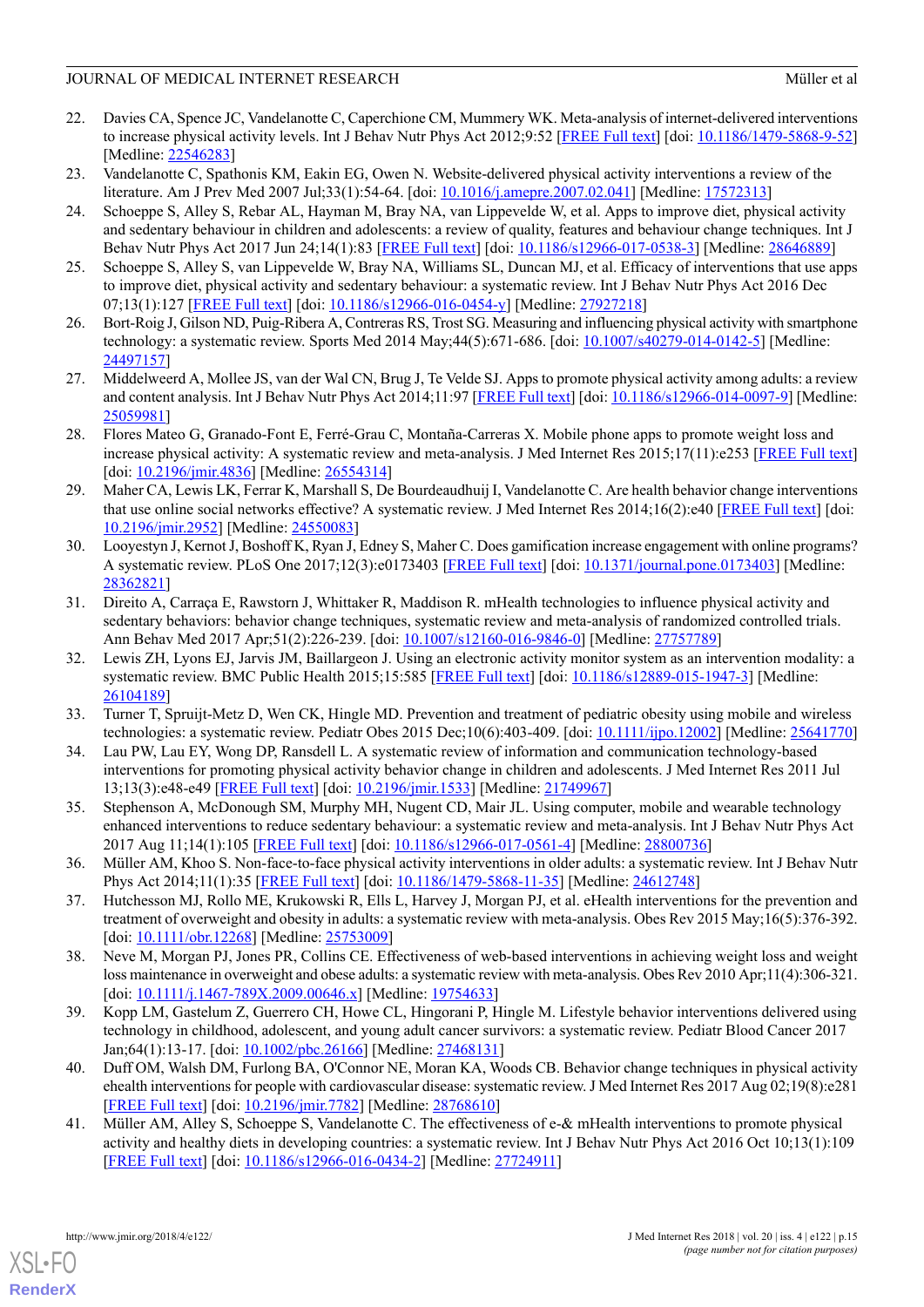- <span id="page-15-0"></span>42. Michie S, Yardley L, West R, Patrick K, Greaves F. Developing and evaluating digital interventions to promote behavior change in health and health care: recommendations resulting from an international workshop. J Med Internet Res 2017 Jun 29;19(6):e232 [[FREE Full text\]](http://www.jmir.org/2017/6/e232/) [doi: [10.2196/jmir.7126](http://dx.doi.org/10.2196/jmir.7126)] [Medline: [28663162](http://www.ncbi.nlm.nih.gov/entrez/query.fcgi?cmd=Retrieve&db=PubMed&list_uids=28663162&dopt=Abstract)]
- <span id="page-15-1"></span>43. Sweileh WM, Al-Jabi SW, AbuTaha AS, Zyoud SH, Anayah FM, Sawalha AF. Bibliometric analysis of worldwide scientific literature in mobile - health: 2006-2016. BMC Med Inform Decis Mak 2017 May 30;17(1):72 [[FREE Full text](https://bmcmedinformdecismak.biomedcentral.com/articles/10.1186/s12911-017-0476-7)] [doi: [10.1186/s12911-017-0476-7\]](http://dx.doi.org/10.1186/s12911-017-0476-7) [Medline: [28558687\]](http://www.ncbi.nlm.nih.gov/entrez/query.fcgi?cmd=Retrieve&db=PubMed&list_uids=28558687&dopt=Abstract)
- 44. Andrade A, Dominski FH, Coimbra DR. Scientific production on indoor air quality of environments used for physical exercise and sports practice: bibliometric analysis. J Environ Manage 2017 Jul 01;196:188-200. [doi: [10.1016/j.jenvman.2017.03.001\]](http://dx.doi.org/10.1016/j.jenvman.2017.03.001) [Medline: [28284941\]](http://www.ncbi.nlm.nih.gov/entrez/query.fcgi?cmd=Retrieve&db=PubMed&list_uids=28284941&dopt=Abstract)
- 45. Müller AM, Ansari P, Ebrahim NA, Khoo S. Physical activity and aging research: a bibliometric analysis. J Aging Phys Act 2016 Dec;24(3):476-483. [doi: [10.1123/japa.2015-0188](http://dx.doi.org/10.1123/japa.2015-0188)] [Medline: [26671908\]](http://www.ncbi.nlm.nih.gov/entrez/query.fcgi?cmd=Retrieve&db=PubMed&list_uids=26671908&dopt=Abstract)
- <span id="page-15-2"></span>46. Şenel E, Demir E. A global productivity and bibliometric analysis of telemedicine and teledermatology publication trends during 1980–2013. Dermatologica Sin 2015 Mar;33(1):16-20. [doi: [10.1016/j.dsi.2014.10.003\]](http://dx.doi.org/10.1016/j.dsi.2014.10.003)
- <span id="page-15-3"></span>47. van Noorden R, Maher B, Nuzzo R. The top 100 papers. Nature 2014 Oct 30;514(7524):550-553. [doi: [10.1038/514550a](http://dx.doi.org/10.1038/514550a)] [Medline: [25355343](http://www.ncbi.nlm.nih.gov/entrez/query.fcgi?cmd=Retrieve&db=PubMed&list_uids=25355343&dopt=Abstract)]
- <span id="page-15-4"></span>48. Web of Science. InCites Essential Science Indicators URL: [http://ipscience-help.thomsonreuters.com/incitesLiveESI/](http://ipscience-help.thomsonreuters.com/incitesLiveESI/ESIGroup/indicatorsGroup/citationThresholds/thresholdHighlyCited.html) [ESIGroup/indicatorsGroup/citationThresholds/thresholdHighlyCited.html](http://ipscience-help.thomsonreuters.com/incitesLiveESI/ESIGroup/indicatorsGroup/citationThresholds/thresholdHighlyCited.html) [[WebCite Cache ID 6sNew7gQp\]](http://www.webcitation.org/6sNew7gQp)
- <span id="page-15-5"></span>49. Müller AM. Youtube.: Study screening guide. Youtube; 2016. e- & mHealth in physical activity and diet research URL: <https://www.youtube.com/watch?v=7p6w0zaTGH8> [accessed 2017-05-21] [\[WebCite Cache ID 6qce9rsiw\]](http://www.webcitation.org/6qce9rsiw)
- <span id="page-15-6"></span>50. Ho YS. Classic articles on social work field in Social Science Citation Index: a bibliometric analysis. Scientometrics 2013 Apr 13;98(1):137-155. [doi: [10.1007/s11192-013-1014-8\]](http://dx.doi.org/10.1007/s11192-013-1014-8)
- <span id="page-15-7"></span>51. Chuang KY, Wang MH, Ho YS. High-impact papers presented in the subject category of water resources in the essential science indicators database of the institute for scientific information. Scientometrics 2011 Mar 5;87(3):551-562. [doi: [10.1007/s11192-011-0365-2\]](http://dx.doi.org/10.1007/s11192-011-0365-2)
- <span id="page-15-8"></span>52. Bornmann L, Mutz R, Neuhaus C, Daniel HD. Citation counts for research evaluation: standards of good practice for analyzing bibliometric data and presenting and interpreting results. Ethics Sci Environ Polit 2008 Jun 03;8:93-102. [doi: [10.3354/esep00084](http://dx.doi.org/10.3354/esep00084)]
- <span id="page-15-10"></span><span id="page-15-9"></span>53. Clarivate A. Clarivate.libguides. 2017. Essential Science Indicators: Learn the Basics URL: [http://clarivate.libguides.com/](http://clarivate.libguides.com/esi) [esi](http://clarivate.libguides.com/esi) [accessed 2017-08-04] [[WebCite Cache ID 6sSIeyJm1](http://www.webcitation.org/6sSIeyJm1)]
- <span id="page-15-11"></span>54. Hirsch JE. An index to quantify an individual's scientific research output. Proc Natl Acad Sci USA 2015 Nov;102(46):16569-16572. [Medline: [16275915](http://www.ncbi.nlm.nih.gov/entrez/query.fcgi?cmd=Retrieve&db=PubMed&list_uids=16275915&dopt=Abstract)]
- <span id="page-15-12"></span>55. Egghe L. Theory and practise of the g-index. Scientometrics 2013 Jun 20;69(1):131-152. [doi: [10.1007/s11192-006-0144-7\]](http://dx.doi.org/10.1007/s11192-006-0144-7)
- <span id="page-15-13"></span>56. World Bank. Country and Lending Groups URL: [https://datahelpdesk.worldbank.org/knowledgebase/articles/](https://datahelpdesk.worldbank.org/knowledgebase/articles/906519-world-bank-country-and-lending-groups) [906519-world-bank-country-and-lending-groups](https://datahelpdesk.worldbank.org/knowledgebase/articles/906519-world-bank-country-and-lending-groups) [\[WebCite Cache ID 6r4c6w6BP](http://www.webcitation.org/6r4c6w6BP)]
- <span id="page-15-14"></span>57. Aria M, Cuccurullo C. Bibliometrix. 2016. Bibliometrix: R package for bibliometric and co-citation analysis URL: [http:/](http://www.bibliometrix.org) [/www.bibliometrix.org](http://www.bibliometrix.org) [accessed 2017-07-28] [[WebCite Cache ID 6sHyJezk4](http://www.webcitation.org/6sHyJezk4)]
- <span id="page-15-15"></span>58. R-project. Vienna, Austria; 2017. R: A language and environment for statistical computing URL:<https://www.r-project.org/> [accessed 2017-07-28] [\[WebCite Cache ID 6sHygUtqx\]](http://www.webcitation.org/6sHygUtqx)
- <span id="page-15-16"></span>59. Webb TL, Joseph J, Yardley L, Michie S. Using the internet to promote health behavior change: a systematic review and meta-analysis of the impact of theoretical basis, use of behavior change techniques, and mode of delivery on efficacy. J Med Internet Res 2010;12(1):e4 [[FREE Full text](http://www.jmir.org/2010/1/e4/)] [doi: [10.2196/jmir.1376](http://dx.doi.org/10.2196/jmir.1376)] [Medline: [20164043](http://www.ncbi.nlm.nih.gov/entrez/query.fcgi?cmd=Retrieve&db=PubMed&list_uids=20164043&dopt=Abstract)]
- 60. Bornmann L, Mutz R. Growth rates of modern science: a bibliometric analysis based on the number of publications and cited references. J Assn Inf Sci Tec 2015 Apr 29;66(11):2215-2222. [doi: [10.1002/asi.23329\]](http://dx.doi.org/10.1002/asi.23329)
- 61. Farooq M, McCrory MA, Sazonov E. Reduction of energy intake using just-in-time feedback from a wearable sensor system. Obesity (Silver Spring) 2017 Apr;25(4):676-681. [doi: [10.1002/oby.21788](http://dx.doi.org/10.1002/oby.21788)] [Medline: [28233942\]](http://www.ncbi.nlm.nih.gov/entrez/query.fcgi?cmd=Retrieve&db=PubMed&list_uids=28233942&dopt=Abstract)
- <span id="page-15-17"></span>62. Hekler EB, Michie S, Pavel M, Rivera DE, Collins LM, Jimison HB, et al. Advancing models and theories for digital behavior change interventions. Am J Prev Med 2016 Nov;51(5):825-832. [doi: [10.1016/j.amepre.2016.06.013](http://dx.doi.org/10.1016/j.amepre.2016.06.013)] [Medline: [27745682](http://www.ncbi.nlm.nih.gov/entrez/query.fcgi?cmd=Retrieve&db=PubMed&list_uids=27745682&dopt=Abstract)]
- <span id="page-15-18"></span>63. Lewis BA, Napolitano MA, Buman MP, Williams DM, Nigg CR. Future directions in physical activity intervention research: expanding our focus to sedentary behaviors, technology, and dissemination. J Behav Med 2017 Feb;40(1):112-126. [doi: [10.1007/s10865-016-9797-8\]](http://dx.doi.org/10.1007/s10865-016-9797-8) [Medline: [27722907](http://www.ncbi.nlm.nih.gov/entrez/query.fcgi?cmd=Retrieve&db=PubMed&list_uids=27722907&dopt=Abstract)]
- <span id="page-15-19"></span>64. Müller AM, Blandford A, Yardley L. The conceptualization of a Just-In-Time Adaptive Intervention (JITAI) for the reduction of sedentary behavior in older adults. Mhealth 2017 Sep;3:37 [[FREE Full text\]](http://dx.doi.org/10.21037/mhealth.2017.08.05) [doi: [10.21037/mhealth.2017.08.05\]](http://dx.doi.org/10.21037/mhealth.2017.08.05) [Medline: [29184889](http://www.ncbi.nlm.nih.gov/entrez/query.fcgi?cmd=Retrieve&db=PubMed&list_uids=29184889&dopt=Abstract)]
- 65. Ottaviani J. The post-embargo open access citation advantage: it exists (probably), its modest (usually), and the rich get richer (of course). PLoS One 2016;11(8):e0159614 [[FREE Full text](http://dx.plos.org/10.1371/journal.pone.0159614)] [doi: [10.1371/journal.pone.0159614\]](http://dx.doi.org/10.1371/journal.pone.0159614) [Medline: [27548723](http://www.ncbi.nlm.nih.gov/entrez/query.fcgi?cmd=Retrieve&db=PubMed&list_uids=27548723&dopt=Abstract)]
- 66. Eysenbach G. Citation advantage of open access articles. PLoS Biol 2006 May;4(5):e157 [[FREE Full text\]](http://dx.plos.org/10.1371/journal.pbio.0040157) [doi: [10.1371/journal.pbio.0040157\]](http://dx.doi.org/10.1371/journal.pbio.0040157) [Medline: [16683865\]](http://www.ncbi.nlm.nih.gov/entrez/query.fcgi?cmd=Retrieve&db=PubMed&list_uids=16683865&dopt=Abstract)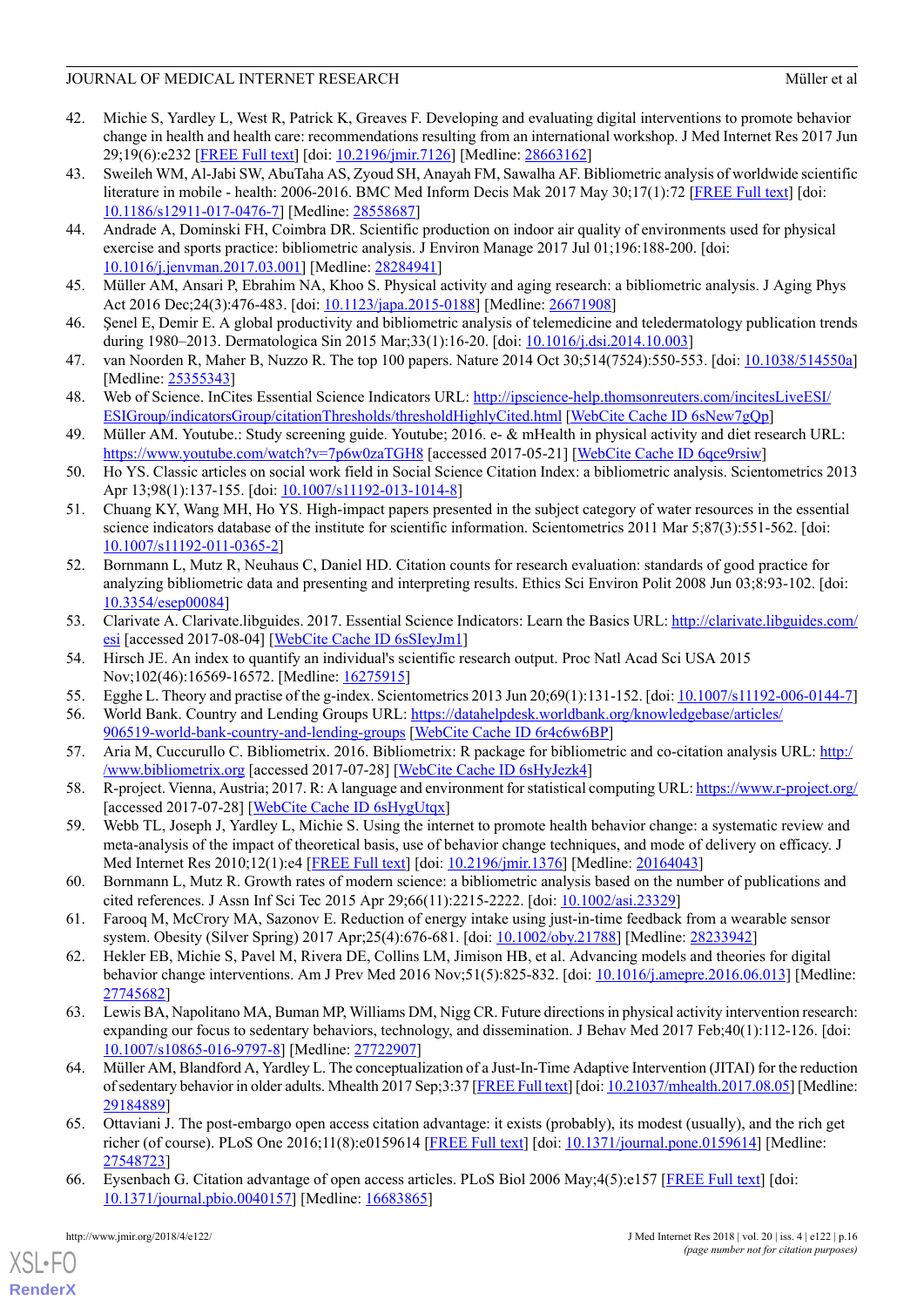#### JOURNAL OF MEDICAL INTERNET RESEARCH MÜLLER CONSUMING THE MULLER OF MULLER OF MULLER AT A MULLER OF MULLER OF MULLER OF A LOCAL CONSUMING A LOCAL CONSUMING THE SECOND MULLER OF MULLER OF MULLER OF MULLER OF MULLER OF MULLE

- <span id="page-16-0"></span>67. Wray KB. No new evidence for a citation benefit for Author-Pay Open Access Publications in the social sciences and humanities. Scientometrics 2016 Jan 12;106(3):1031-1035. [doi: [10.1007/s11192-016-1833-5\]](http://dx.doi.org/10.1007/s11192-016-1833-5)
- <span id="page-16-2"></span><span id="page-16-1"></span>68. Sotudeh H, Ghasempour Z, Yaghtin M. The citation advantage of author-pays model: the case of Springer and Elsevier OA journals. Scientometrics 2015 Jun 3;104(2):581-608. [doi: [10.1007/s11192-015-1607-5\]](http://dx.doi.org/10.1007/s11192-015-1607-5)
- 69. Goryakin Y, Lobstein T, James WP, Suhrcke M. The impact of economic, political and social globalization on overweight and obesity in the 56 low and middle income countries. Soc Sci Med 2015 May;133:67-76 [\[FREE Full text](https://linkinghub.elsevier.com/retrieve/pii/S0277-9536(15)00174-4)] [doi: [10.1016/j.socscimed.2015.03.030](http://dx.doi.org/10.1016/j.socscimed.2015.03.030)] [Medline: [25841097\]](http://www.ncbi.nlm.nih.gov/entrez/query.fcgi?cmd=Retrieve&db=PubMed&list_uids=25841097&dopt=Abstract)
- <span id="page-16-4"></span><span id="page-16-3"></span>70. Popkin BM. Global nutrition dynamics: the world is shifting rapidly toward a diet linked with noncommunicable diseases. Am J Clin Nutr 2006 Aug;84(2):289-298 [\[FREE Full text\]](http://www.ajcn.org/cgi/pmidlookup?view=long&pmid=16895874) [Medline: [16895874](http://www.ncbi.nlm.nih.gov/entrez/query.fcgi?cmd=Retrieve&db=PubMed&list_uids=16895874&dopt=Abstract)]
- <span id="page-16-5"></span>71. Hyder AA, Wosu AC, Gibson DG, Labrique AB, Ali J, Pariyo GW. Noncommunicable disease risk factors and mobile phones: a proposed research agenda. J Med Internet Res 2017 May 05;19(5):e133 [\[FREE Full text](http://www.jmir.org/2017/5/e133/)] [doi: [10.2196/jmir.7246\]](http://dx.doi.org/10.2196/jmir.7246) [Medline: [28476722](http://www.ncbi.nlm.nih.gov/entrez/query.fcgi?cmd=Retrieve&db=PubMed&list_uids=28476722&dopt=Abstract)]
- <span id="page-16-6"></span>72. Reis RS, Salvo D, Ogilvie D, Lambert EV, Goenka S, Brownson RC, Lancet Physical Activity Series 2 Executive Committee. Scaling up physical activity interventions worldwide: stepping up to larger and smarter approaches to get people moving. Lancet 2016 Sep 24;388(10051):1337-1348. [doi: [10.1016/S0140-6736\(16\)30728-0](http://dx.doi.org/10.1016/S0140-6736(16)30728-0)] [Medline: [27475273\]](http://www.ncbi.nlm.nih.gov/entrez/query.fcgi?cmd=Retrieve&db=PubMed&list_uids=27475273&dopt=Abstract)
- <span id="page-16-7"></span>73. Zhao J, Freeman B, Li M. Can mobile phone apps influence people's health behavior change? An evidence review. J Med Internet Res 2016 Oct 31;18(11):e287 [\[FREE Full text\]](http://www.jmir.org/2016/11/e287/) [doi: [10.2196/jmir.5692\]](http://dx.doi.org/10.2196/jmir.5692) [Medline: [27806926](http://www.ncbi.nlm.nih.gov/entrez/query.fcgi?cmd=Retrieve&db=PubMed&list_uids=27806926&dopt=Abstract)]
- <span id="page-16-8"></span>74. Fjeldsoe B, Neuhaus M, Winkler E, Eakin E. Systematic review of maintenance of behavior change following physical activity and dietary interventions. Health Psychol 2011 Jan;30(1):99-109. [doi: [10.1037/a0021974\]](http://dx.doi.org/10.1037/a0021974) [Medline: [21299298](http://www.ncbi.nlm.nih.gov/entrez/query.fcgi?cmd=Retrieve&db=PubMed&list_uids=21299298&dopt=Abstract)]
- <span id="page-16-9"></span>75. Michie S, Abraham C, Whittington C, McAteer J, Gupta S. Effective techniques in healthy eating and physical activity interventions: a meta-regression. Health Psychol 2009 Nov;28(6):690-701. [doi: [10.1037/a0016136](http://dx.doi.org/10.1037/a0016136)] [Medline: [19916637](http://www.ncbi.nlm.nih.gov/entrez/query.fcgi?cmd=Retrieve&db=PubMed&list_uids=19916637&dopt=Abstract)]
- <span id="page-16-10"></span>76. Tremblay MS, Aubert S, Barnes JD, Saunders TJ, Carson V, Latimer-Cheung AE, SBRN Terminology Consensus Project Participants. Sedentary Behavior Research Network (SBRN) - Terminology Consensus Project process and outcome. Int J Behav Nutr Phys Act 2017 Jun 10;14(1):75 [\[FREE Full text](https://ijbnpa.biomedcentral.com/articles/10.1186/s12966-017-0525-8)] [doi: [10.1186/s12966-017-0525-8](http://dx.doi.org/10.1186/s12966-017-0525-8)] [Medline: [28599680\]](http://www.ncbi.nlm.nih.gov/entrez/query.fcgi?cmd=Retrieve&db=PubMed&list_uids=28599680&dopt=Abstract)
- <span id="page-16-12"></span><span id="page-16-11"></span>77. Uthman OA, Okwundu CI, Wiysonge CS, Young T, Clarke A. Citation classics in systematic reviews and meta-analyses: who wrote the top 100 most cited articles? PLoS One 2013;8(10):e78517. [doi: [10.1371/journal.pone.0078517\]](http://dx.doi.org/10.1371/journal.pone.0078517) [Medline: [24155987](http://www.ncbi.nlm.nih.gov/entrez/query.fcgi?cmd=Retrieve&db=PubMed&list_uids=24155987&dopt=Abstract)]
- <span id="page-16-13"></span>78. Evans D. Hierarchy of evidence: a framework for ranking evidence evaluating healthcare interventions. J Clin Nurs 2003 Jan;12(1):77-84. [Medline: [12519253](http://www.ncbi.nlm.nih.gov/entrez/query.fcgi?cmd=Retrieve&db=PubMed&list_uids=12519253&dopt=Abstract)]
- <span id="page-16-14"></span>79. Blank I, Rokach L, Shani G. Leveraging metadata to recommend keywords for academic papers. J Assn Inf Sci Tec 2016 Mar 15;67(12):3073-3091. [doi: [10.1002/asi.23571](http://dx.doi.org/10.1002/asi.23571)]
- <span id="page-16-15"></span>80. Bornmann L. What is societal impact of research and how can it be assessed? A literature survey. J Am Soc Inf Sci Tec 2012 Dec 17;64(2):217-233. [doi: [10.1002/asi.22803](http://dx.doi.org/10.1002/asi.22803)]
- 81. Bornmann L. Do altmetrics point to the broader impact of research? An overview of benefits and disadvantages of altmetrics. J Informetr 2014 Oct;8(4):895-903. [doi: [10.1016/j.joi.2014.09.005](http://dx.doi.org/10.1016/j.joi.2014.09.005)]
- 82. Piwowar H. Altmetrics: Value all research products. Nature 2013 Jan 10;493(7431):159. [doi: [10.1038/493159a\]](http://dx.doi.org/10.1038/493159a) [Medline: [23302843](http://www.ncbi.nlm.nih.gov/entrez/query.fcgi?cmd=Retrieve&db=PubMed&list_uids=23302843&dopt=Abstract)]

### **Abbreviations**

**eHealth:** electronic health **eHealth:** electronic health **NCD:** Noncommunicable disease **SMS:** short message service **WoS:** Web of Science

*Edited by G Eysenbach; submitted 26.09.17; peer-reviewed by M Bardus, R Hand; comments to author 08.11.17; revised version received 17.12.17; accepted 17.12.17; published 18.04.18*

*Please cite as:*

*Müller AM, Maher CA, Vandelanotte C, Hingle M, Middelweerd A, Lopez ML, DeSmet A, Short CE, Nathan N, Hutchesson MJ, Poppe L, Woods CB, Williams SL, Wark PA*

*Physical Activity, Sedentary Behavior, and Diet-Related eHealth and mHealth Research: Bibliometric Analysis J Med Internet Res 2018;20(4):e122*

*URL: <http://www.jmir.org/2018/4/e122/>*

*doi[:10.2196/jmir.8954](http://dx.doi.org/10.2196/jmir.8954) PMID:[29669703](http://www.ncbi.nlm.nih.gov/entrez/query.fcgi?cmd=Retrieve&db=PubMed&list_uids=29669703&dopt=Abstract)*